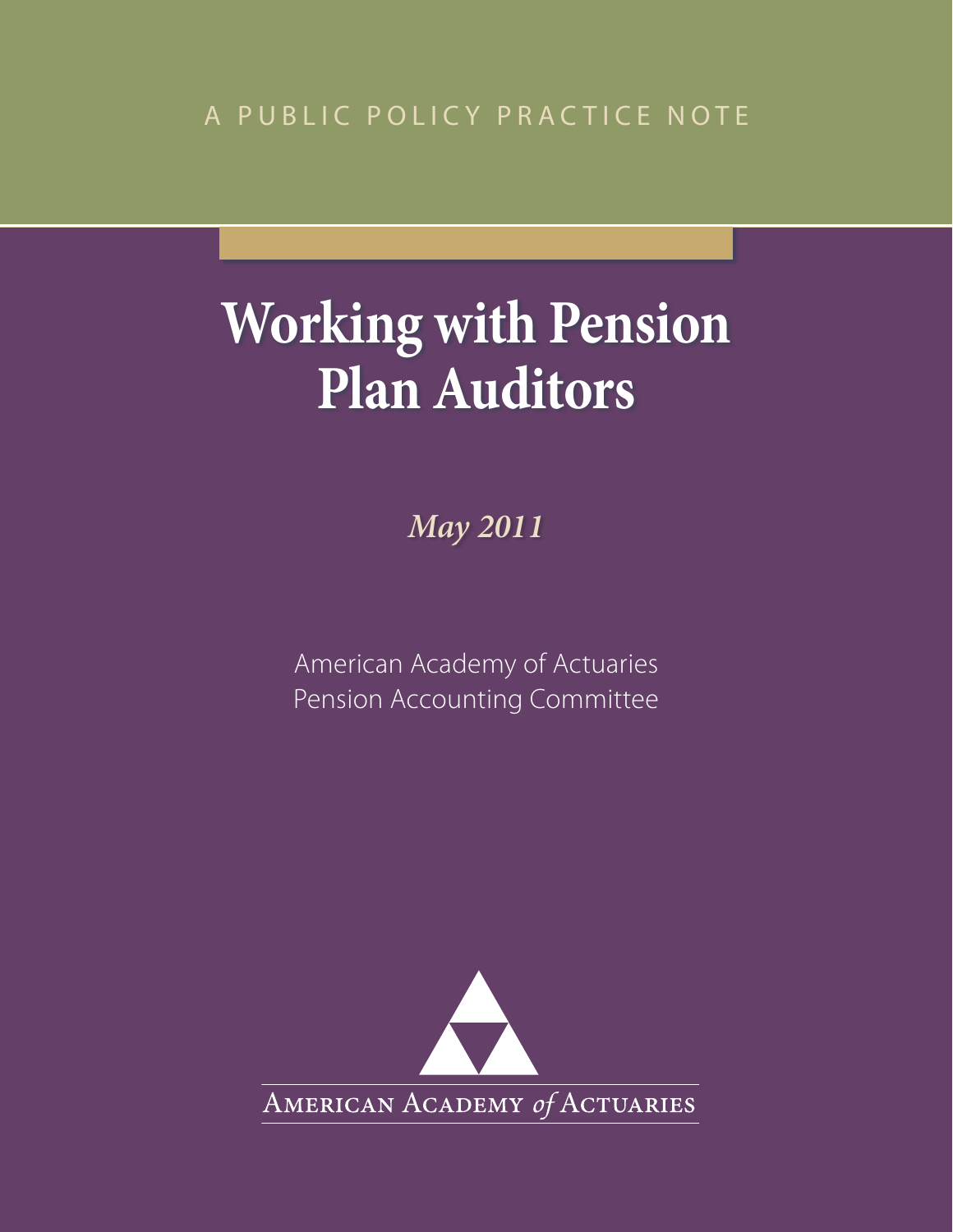A PUBLIC POLICY PRACTICE NOTE

# Working with Pension Plan Auditors

*May 2011* 

Developed by the Pension Accounting Committee of the American Academy of Actuaries



The American Academy of Actuaries is a 17,000-member professional association whose mission is to serve the public and the U.S. actuarial profession. The Academy assists public policymakers on all levels by providing leadership, objective expertise, and actuarial advice on risk and financial security issues. The Academy also sets qualification, practice, and professionalism standards for actuaries in the United States.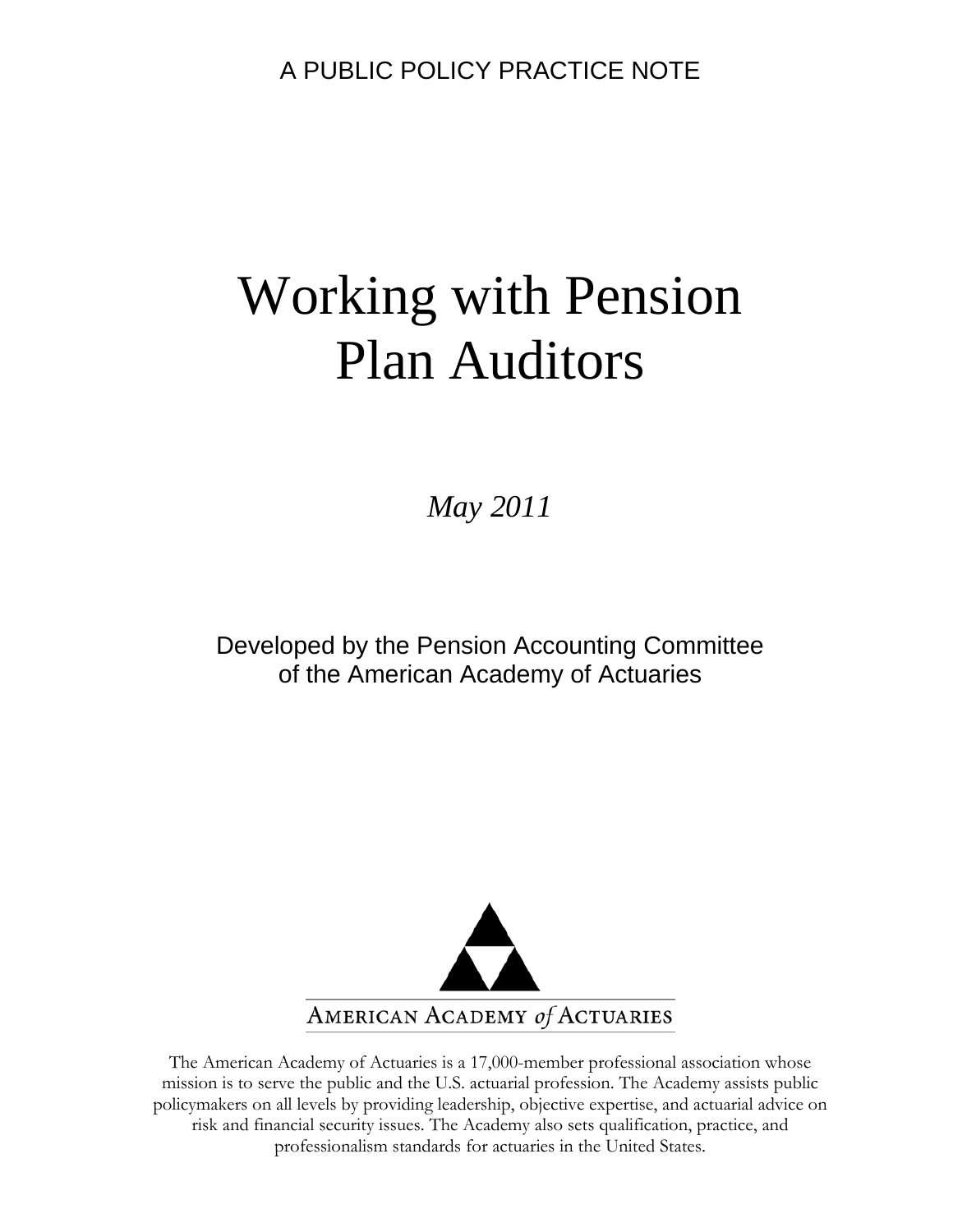This practice note is not a promulgation of the Actuarial Standards Board, is not an Actuarial Standard of Practice, is not binding upon any actuary, and is not a statement as to what constitutes generally accepted practice in the area under discussion. Events occurring subsequent to the publication of this practice note may make the practices described in the practice note no longer relevant or otherwise obsolete.

This practice note was prepared by the Pension Accounting Committee of the American Academy of Actuaries to offer information to actuaries on current practices relevant to the audit of pension plan financial information that is subject to US generally accepted accounting principles (US GAAP). The note is intended to assist Responding Actuaries (and Reviewing Actuaries) in working effectively with Auditors throughout the course of an audit by providing a better understanding of:

- The information that is expected to complete the review of the year-end measurements for clients;
- Why Auditors ask the questions they do; and
- How Responding Actuaries, Reviewing Actuaries, Auditors and Companies can work together to help the process go smoothly.

The note offers issues for consideration and is not intended to define practice, set standards, or be audit guidance. The note includes some commonly observed questions and answers. While this note does reflect experiences of both Responding and Reviewing Actuaries, it is not intended to provide definitive guidance or set practice. Rather, it is intended to help a Responding Actuary better appreciate the thought process and context in which a Reviewing Actuary approaches a year-end audit with an emphasis on general principles and not specific guidance. To the extent of any conflict with the statements contained herein with applicable laws, rules, or regulations, the relevant laws, rules, or regulations should be followed.

## **2011 Pension Accounting Committee**

Stephen Alpert, Chairperson John Steele, Vice Chairperson

| <b>Art Conat</b>        | <b>Andrew Peterson</b>  |
|-------------------------|-------------------------|
| Kenneth Friedman        | Francis Ratnasabapathy  |
| Patrick Gabel           | <b>James Rizzo</b>      |
| Eric Keener             | <b>Jay Rosenberg</b>    |
| <b>Richard Kutikoff</b> | <b>Michael Schachet</b> |
| Jason Malone            | William Sohn            |
| <b>Robert Mishler</b>   | John Stokesbury         |
|                         |                         |

The Committee would like to thank Christine Drager and Kim Gordon for their contributions.



1850 M Street N.W., Suite 300 Washington, D.C. 20036-5805

© 2011 American Academy of Actuaries. All rights reserved.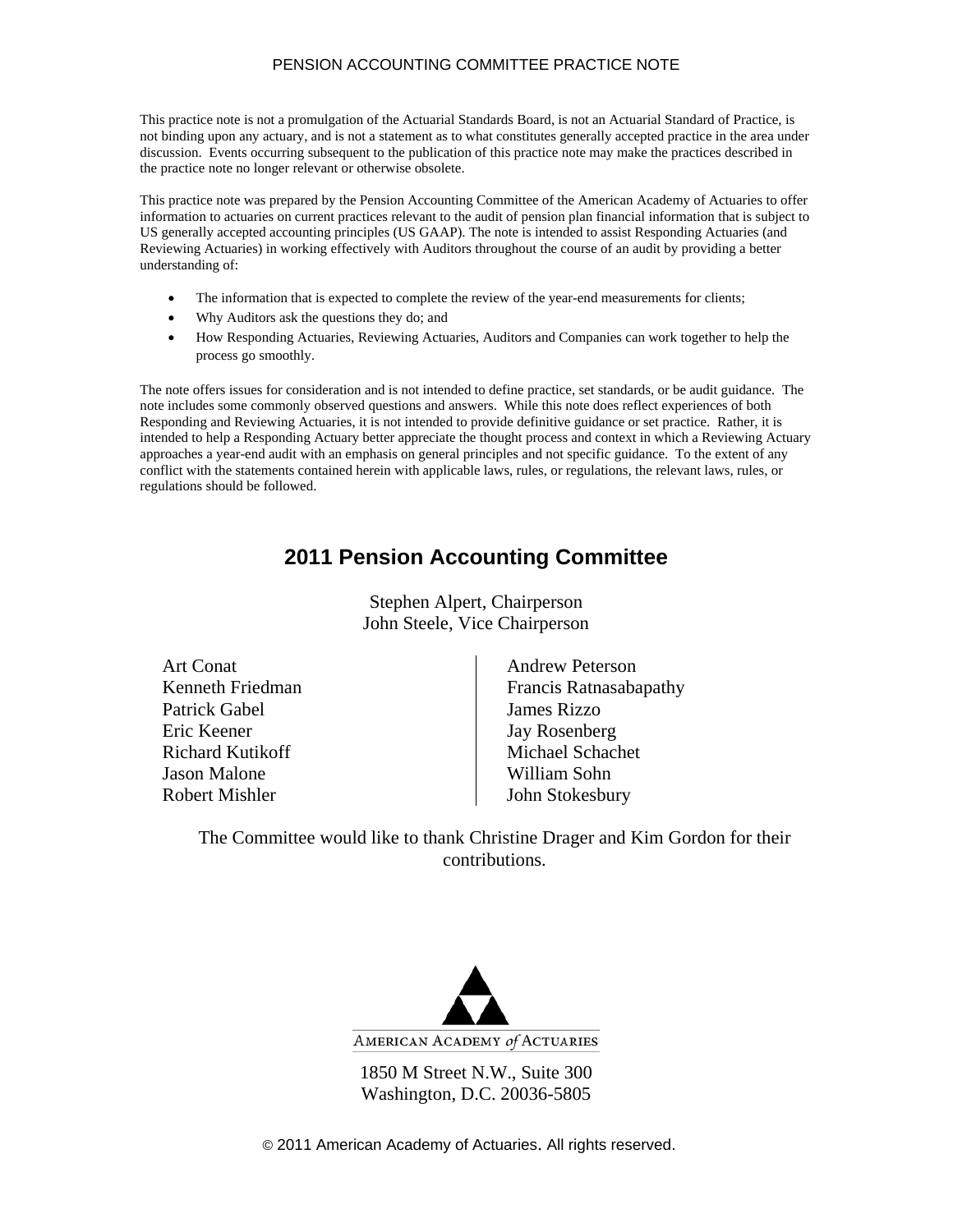# **TABLE OF CONTENTS**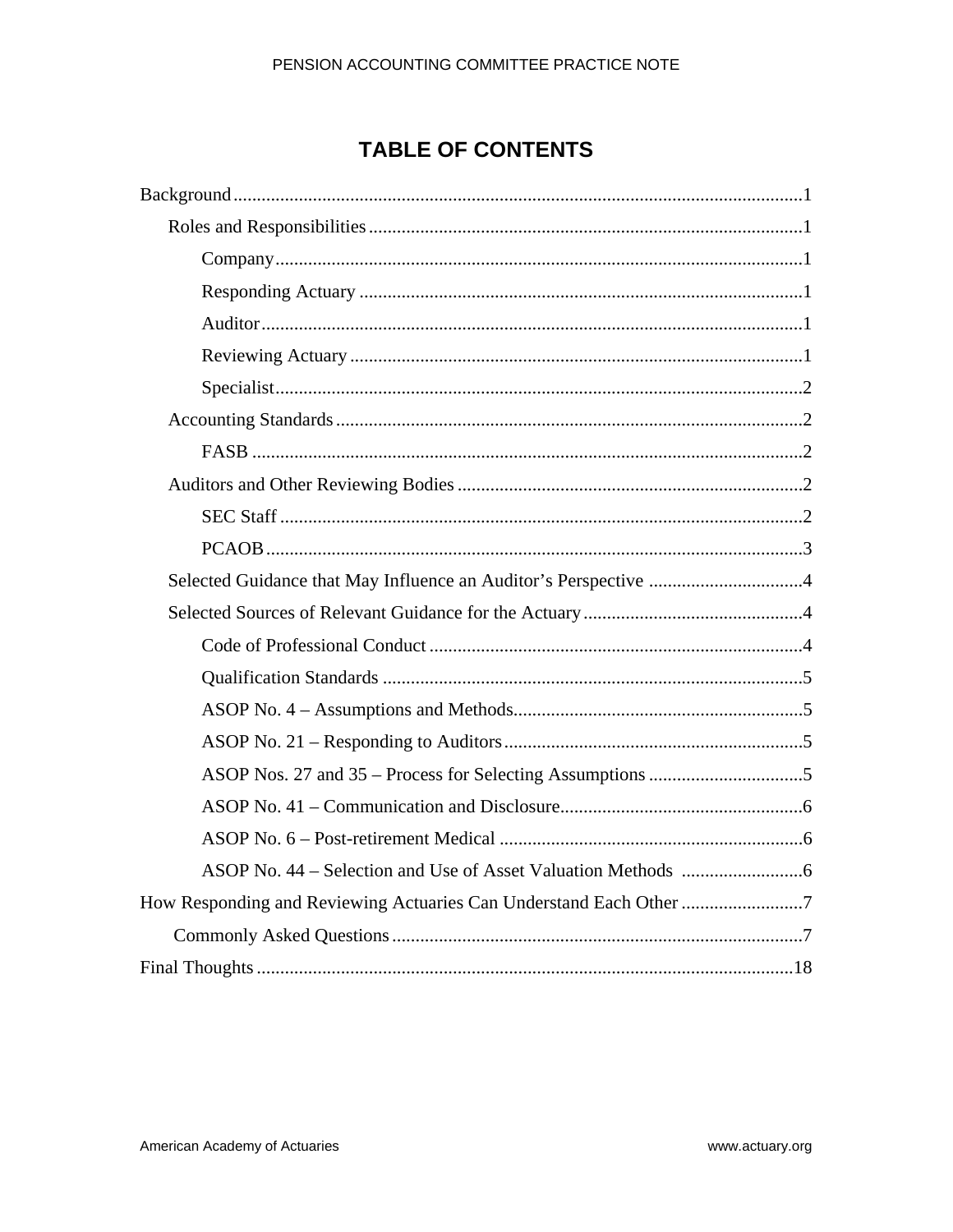## **BACKGROUND**

This practice note is written from the perspective of actuaries working with auditors under US GAAP. The broad issues and thought processes illustrated may be useful for actuaries and auditors working under other accounting and auditing standards, although the standards will differ in their particular requirements, the specifics of which are beyond the scope of this practice note.

## **Roles and Responsibilities**

Company – the entity whose financial statements are being reviewed in the audit or examination. For purposes of this note, "Company" includes publicly traded companies, not-for-profit organizations, or any other entity that is subject to US GAAP accounting standards. The Company is responsible for the accuracy and appropriateness of all of the information contained in its financial statements. As such, all of the assumptions and methods of calculation become the responsibility of the Company. In addition to auditing the information in the financial statements, Auditors will also gain an understanding of the Company's internal controls – the collective processes that a Company uses to assure the reliability of financial reporting and the preparation of financial statements for external reporting purposes.<sup>1</sup>

Responding Actuary – as defined in ASOP 21, a Responding Actuary is an "actuary expressly designated by an entity to respond to the Auditor or examiner with respect to specified elements of the entity's financial statement that are based on actuarial considerations. An entity may expressly designate one or more actuaries as responding actuaries for a particular audit or examination." Thus, typically a Responding Actuary will ultimately prepare the financial measurements necessary for the financial statements. In the course of that process, the Company will often consult the Responding Actuary regarding the assumptions to use in the calculations; although the Responding Actuary provides this input in the assumption setting process, the ultimate responsibility for the assumption selection lies with the Company.

Auditor – as defined in ASOP 21, an Auditor is "The firm or professional engaged to conduct an examination in accordance with generally accepted auditing standards for the purpose of issuing an opinion on a financial statement."

Reviewing Actuary – as defined in ASOP 21, a Reviewing Actuary is "An actuary expressly designated by the Auditor or examiner to assist with the audit or examination of a financial statement with respect to specified elements of the financial statement that are based on actuarial considerations." Reviewing actuaries are often, but not always, employees of audit firms.

 $\overline{a}$ 

<sup>&</sup>lt;sup>1</sup> PCAOB Auditing Standard No. 5, paragraph 2.

http://pcaobus.org/Standards/Auditing/Pages/Auditing\_Standard\_5.aspx#introduction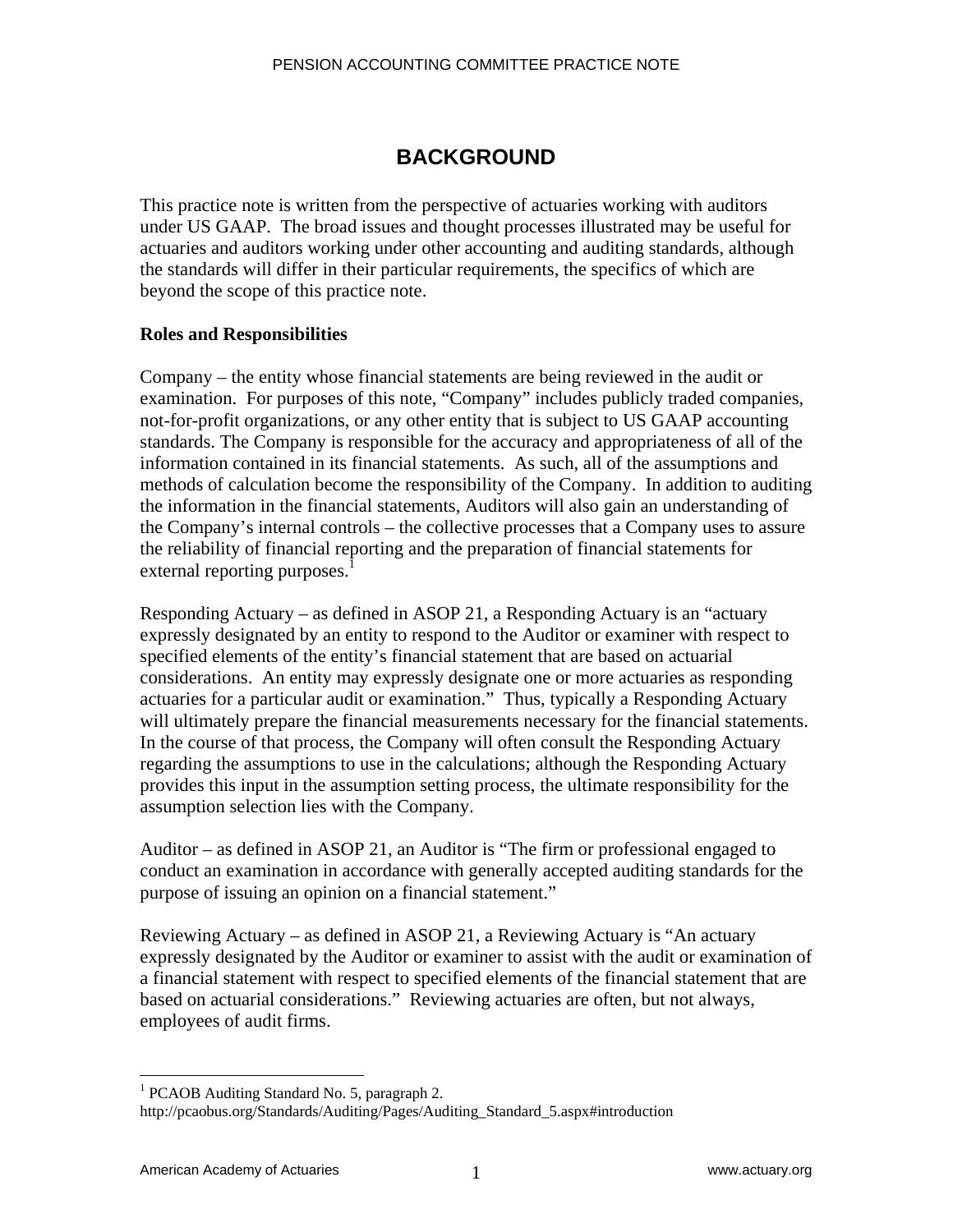Specialist – As defined by the auditing standards<sup>2</sup>, a specialist is a person or firm who possesses specialized skill or knowledge in a field other than accounting or auditing. When examining the financial statements of a client, the Auditor may lack the expertise needed to evaluate the relevant documentation in a particular area. The Specialist is able to analyze the information and provide the necessary reviews to support the audit opinion. An actuary is one type of Specialist.

It should be noted that "Specialists" are not necessarily "Experts," which the SEC describes as being completely independent from the reporting company and solely responsible for the selection of the underlying methods and assumptions. ("Experts" are commonly encountered in SEC filings when the situation requires a "fairness" opinion, such as mergers, buyouts or initial public offerings – IPOs.) For purposes of this practice note only, we are assuming that actuaries are acting as Specialists and that the reporting company "owns" its reported financial results.

In the context of this practice note, we have assumed that auditors consider actuaries (most commonly Responding Actuaries, but sometimes Reviewing Actuaries) to be "Specialists" when the auditors are reviewing pension and post-retirement benefit accounting results.

## **Accounting Standards**

FASB – the Financial Accounting Standards Board (FASB) establishes the standards of financial accounting in the U.S. These standards govern the preparation of financial reports by nongovernmental entities submitted to the SEC, as well as other organizations (such as not-for-profit organizations) that are required to prepare financial statements under generally accepted accounting principles.

## **Auditors and Other Reviewing Bodies**

Audit work is subject to scrutiny by many different parties. The following summarizes the entities that oversee Auditors. The Reviewing Actuary in the course of the audit seeks to gather supporting documentation from the Responding Actuary such that any questions regarding the financial statements asked by any one of the following bodies may be addressed.

SEC Staff – "The mission of the U.S. Securities and Exchange Commission (SEC) is to protect investors; maintain fair, orderly, and efficient markets; and facilitate capital formation."

"The laws and rules that govern the securities industry in the United States derive from a simple and straightforward concept: all investors, whether large institutions or private individuals, should have access to certain basic facts about an investment prior to buying it, and so long as they hold it. To achieve this, the SEC requires public companies to disclose meaningful financial and other information to the public. This provides a

 2 Interim PCAOB auditing standard AU 336, http://pcaobus.org/Standards/Auditing/Pages/AU336.aspx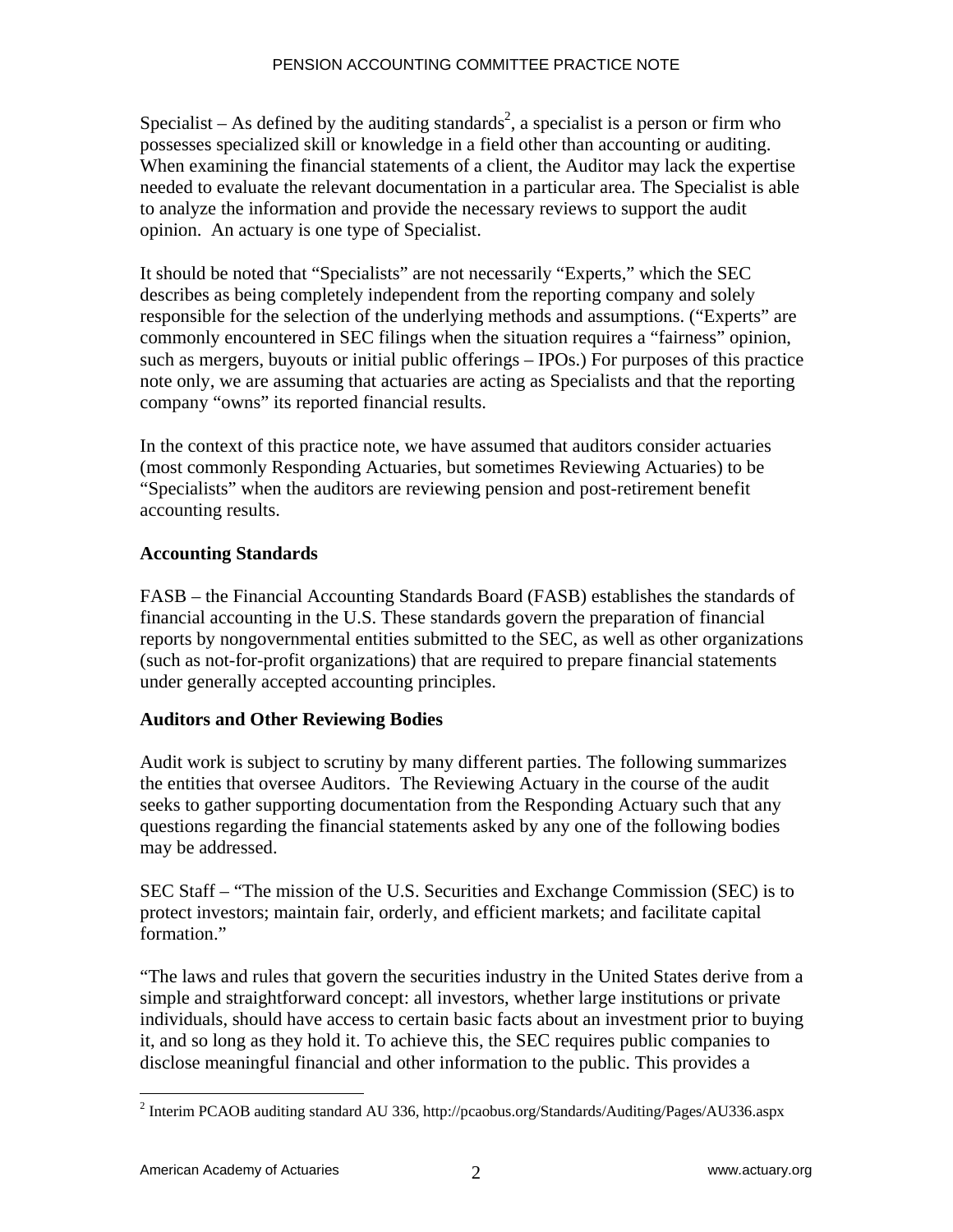common pool of knowledge for all investors to use to judge for themselves whether to buy, sell, or hold a particular security. Only through the steady flow of timely, comprehensive, and accurate information can people make sound investment decisions."3

PCAOB - The Public Company Accounting Oversight Board ("PCAOB") was established by the Sarbanes-Oxley act of 2002 to oversee the audits of public companies. The PCAOB is a private not-for-profit organization and is responsible for establishing "auditing and professional practice standards for registered public accounting firms to follow in the preparation of and issuance of audit reports."<sup>4</sup> Each year, the PCAOB reviews the work-papers from selected clients from an accounting firm to assess its work. Over time, the examinations from the PCAOB have grown in sophistication and depth. The PCAOB issues a report of its findings to the public.

A key part of the PCAOB's review includes the audit documentation. The required  $d$  documentation is discussed in Auditing Standard No.  $3<sup>5</sup>$ , including:

 "Audit documentation should be prepared in sufficient detail to provide a clear understanding of its purpose, source, and the conclusions reached." (Paragraph 4)

and,

 $\overline{a}$ 

 "This documentation requirement applies to the work of all those who participate in the engagement as well as to the work of specialists the auditor uses as evidential matter in evaluating relevant financial statement assertions. Audit documentation must contain sufficient information to enable an experienced auditor, having no previous connection with the engagement:

 1. To understand the nature, timing, extent, and results of the procedures performed, evidence obtained, and conclusions reached, and 2. To determine who performed the work and the date such work was completed as well as the person who reviewed the work and the date of such review." (Paragraph 6)

Thus, many of the questions auditors will ask Responding Actuaries are directly related to the auditor's professional obligation to provide "sufficient documentation" under the PCAOB's rules. This includes documenting the work of a Specialist – including actuaries – as described under AU 336 / SAS-73 below.

<sup>&</sup>lt;sup>3</sup> Excerpted from the SEC's website: http://www.sec.gov/about/whatwedo.shtml

<sup>&</sup>lt;sup>4</sup> http://pcaobus.org/Standards/Pages/default.aspx, "Standards"

http://pcaobus.org/Standards/Auditing/Pages/Auditing\_Standard\_3.aspx#auditdocumentationrequirement. *These quotations from Auditing Standard No. 3 are provided for background information only; nothing in this practice note should in any way be construed as an interpretation, pronouncement or application of auditing standards.*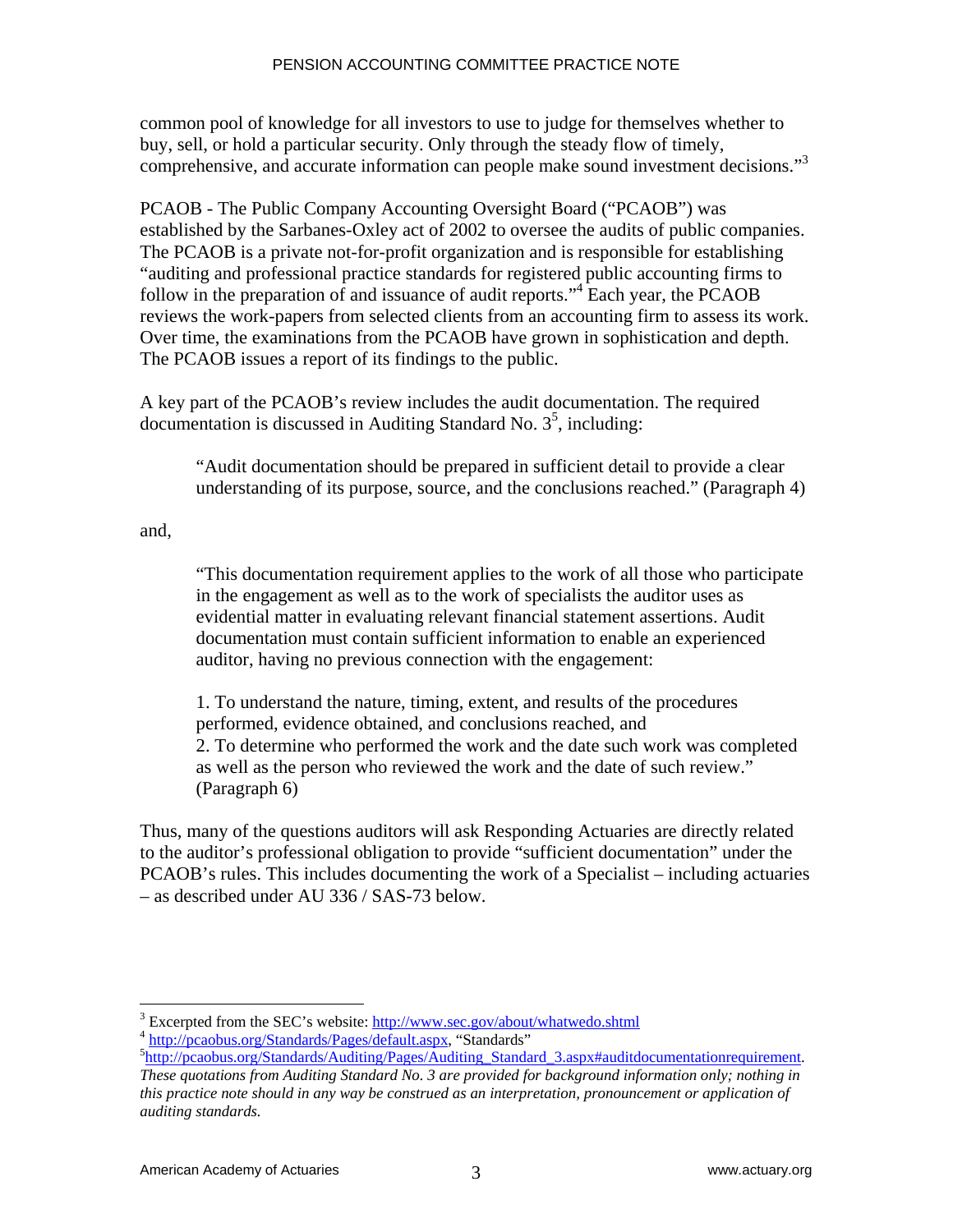Many actuaries will recognize that in spirit, the auditor's professional obligation to provide documentation under Auditing Standard No. 3 has parallels to the actuary's professional obligation to provide documentation under ASOP 41.<sup>6</sup>

## **Selected Guidance that May Influence an Auditor's Perspective**

The following list is intended solely to give actuaries a flavor of the professional guidance under which auditors operate. It is illustrative only, and should not in any way be interpreted as binding, exhaustive or authoritative.

- i. Professional Skepticism Auditors are tasked with reviewing audit evidence in a critical manner with a questioning mind in order to ascertain the validity of such evidence. The balance between professionalism and skepticism may be explained as an approach where an Auditor "trusts but verifies." In situations that the auditor considers to be higher risk, more evidence may be requested from the Company or the Responding Actuary.
- ii. PCAOB interim auditing standard AU 324 (formerly SAS 70 Statement on Auditing Standards (SAS) No. 70 issued by the AICPA $\vec{A}$  is a standard that sets forth the guidelines for reviewing the contracted internal controls of a service organization. It's commonly believed that AU 324 applies to recordkeeping and other administrative functions rather than to pension actuarial measurements.
- iii. PCAOB interim auditing standard AU 336 (formerly the AICPA's SAS 73) provides guidance for Auditors in testing the work of a Specialist. In using the work of a Specialist:
	- Auditors are not expected to be experts in all areas;
	- Auditors may encounter material matters which are complex or subjective; and
	- An Auditor may use the work of a specialist engaged by management as evidential matter to evaluate financial statement assertions.

## **Selected Sources of Relevant Guidance for the Actuary**

In the course of preparing the work for purposes of the financial statement audit, the Responding Actuary has various sources of guidance and literature that may be applied in developing the work product. The following provides a reminder of some of the relevant guidance but is not an exhaustive list of all applicable materials.

The Code of Professional Conduct adopted by the American Academy of Actuaries, the American Society of Pension Professionals and Actuaries, the Casualty Actuarial Society, the Conference of Consulting Actuaries, and the Society of Actuaries. In general, the

1

<sup>&</sup>lt;sup>6</sup> See, for example, section 3.2 of ASOP 41: "In the actuarial report, the actuary should state the actuarial findings, and identify the methods, procedures, assumptions, and data used by the actuary with sufficient clarity that another actuary qualified in the same practice area could make an objective appraisal of the reasonableness of the actuary's work as presented in the actuarial report." 7

 $<sup>7</sup>$  The American Institute of CPAs, the professional organization for Certified Public Accountants.</sup>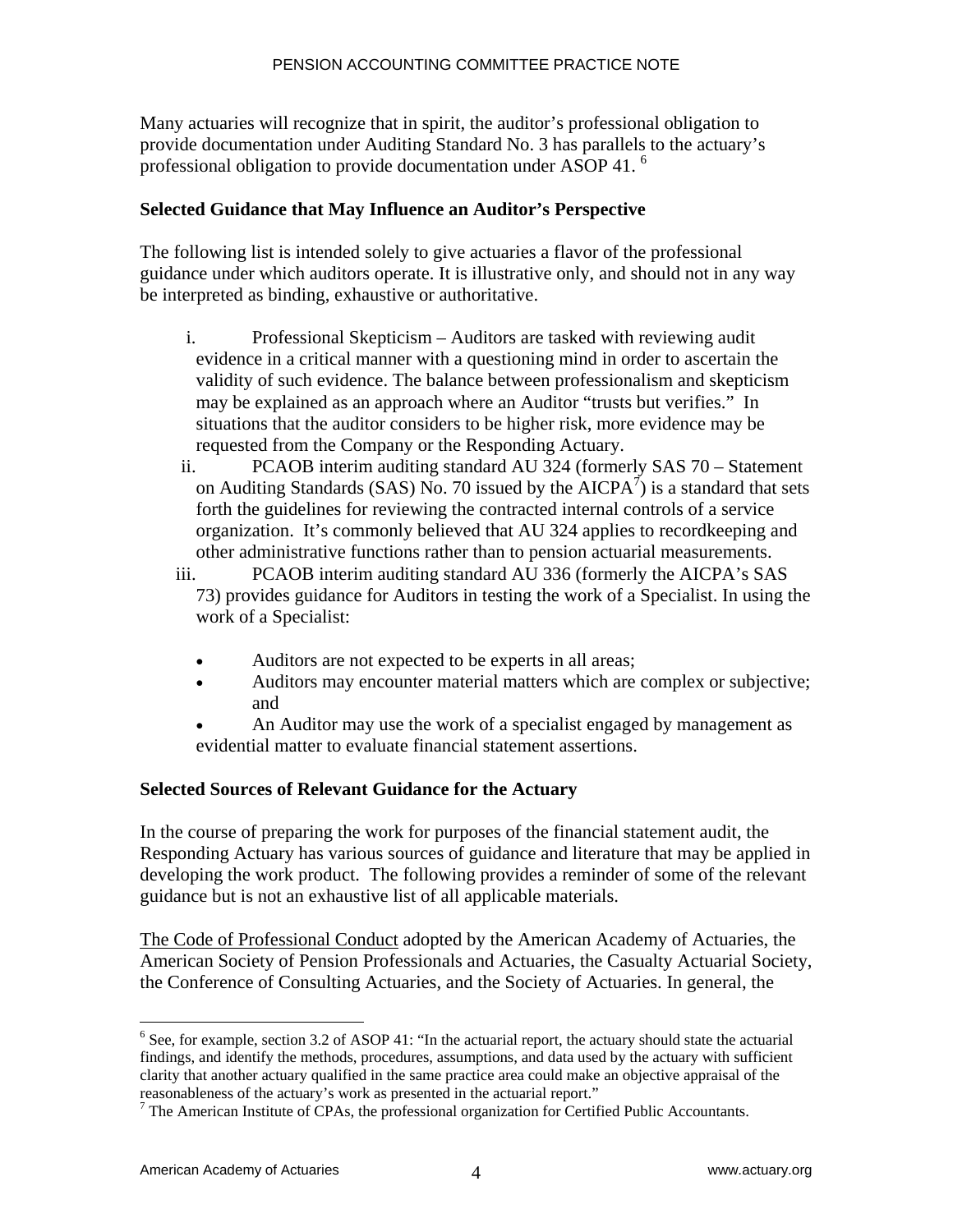Code of Professional Conduct sets forth required standards of conduct for actuaries who are members of the aforementioned organizations, to support the actuarial profession and to fulfill its responsibilities to the public. Precept 2 of the Code of Professional Conduct refers to the Qualification Standards and states that an Actuary shall perform Actuarial Services only when the actuary is qualified to do so. Those qualifications include appropriate requirements for basic education, continuing education, and experience.

Qualification Standards (including Continuing Education Requirements) for Actuaries Issuing Statements of Actuarial Opinion in the United States promulgated by the American Academy of Actuaries. The purpose of the Qualification Standards is to provide the framework for actuaries subject to the Qualification Standards to assess whether or not they are qualified to issue a Statement of Actuarial Opinion. The Qualification Standards define a Statement of Actuarial Opinion to be "an opinion expressed by an actuary in the course of performing Actuarial Services and intended by that actuary to be relied upon by the person or organization to which the opinion is addressed."

Actuarial Standard of Practice (ASOP) No. 4 [Note: revisions pending] – Measuring Pension Obligations and Determining Pension Plan Costs or Contributions *(Assumptions and Methods.)* This standard applies to actuaries when performing professional services with respect to the following tasks:

- Measurement of pension obligations. Examples include determinations of funded status, assessments of solvency upon plan termination, and measurements for use in cost or contribution determinations;
- Assignment of plan obligations to time periods. Examples include contributions, accounting costs, and cost or contribution estimates for potential plan changes;
- Development of a cost allocation procedure used to determine costs for a plan;
- Development of a contribution allocation procedure used to determine contributions for a plan;
- Determination as to the types and levels of benefits supportable by specified cost or contribution levels; and
- Projection of pension obligations, plan costs or contributions, and other related measurements. Examples include cash flow projections and projections of a plan's funded status.

ASOP No. 21 – Responding to or Assisting Auditors or Examiners in Connection with Financial Statements for All Practice Areas *(Responding to Auditors).* This ASOP provides guidance to actuaries when providing professional services while responding to or assisting auditors or examiners in connection with an audit or examination of a financial statement. Actuaries who believe their work will fall into that situation are encouraged to read and understand the framework in the Standard of Practice.

ASOP Nos. 27 and 35 [Note both are pending revisions] – Selection of Economic Assumptions for Measuring Pension Obligations, and Selection of Demographic and Other Noneconomic Assumptions for Measuring Pension Obligations.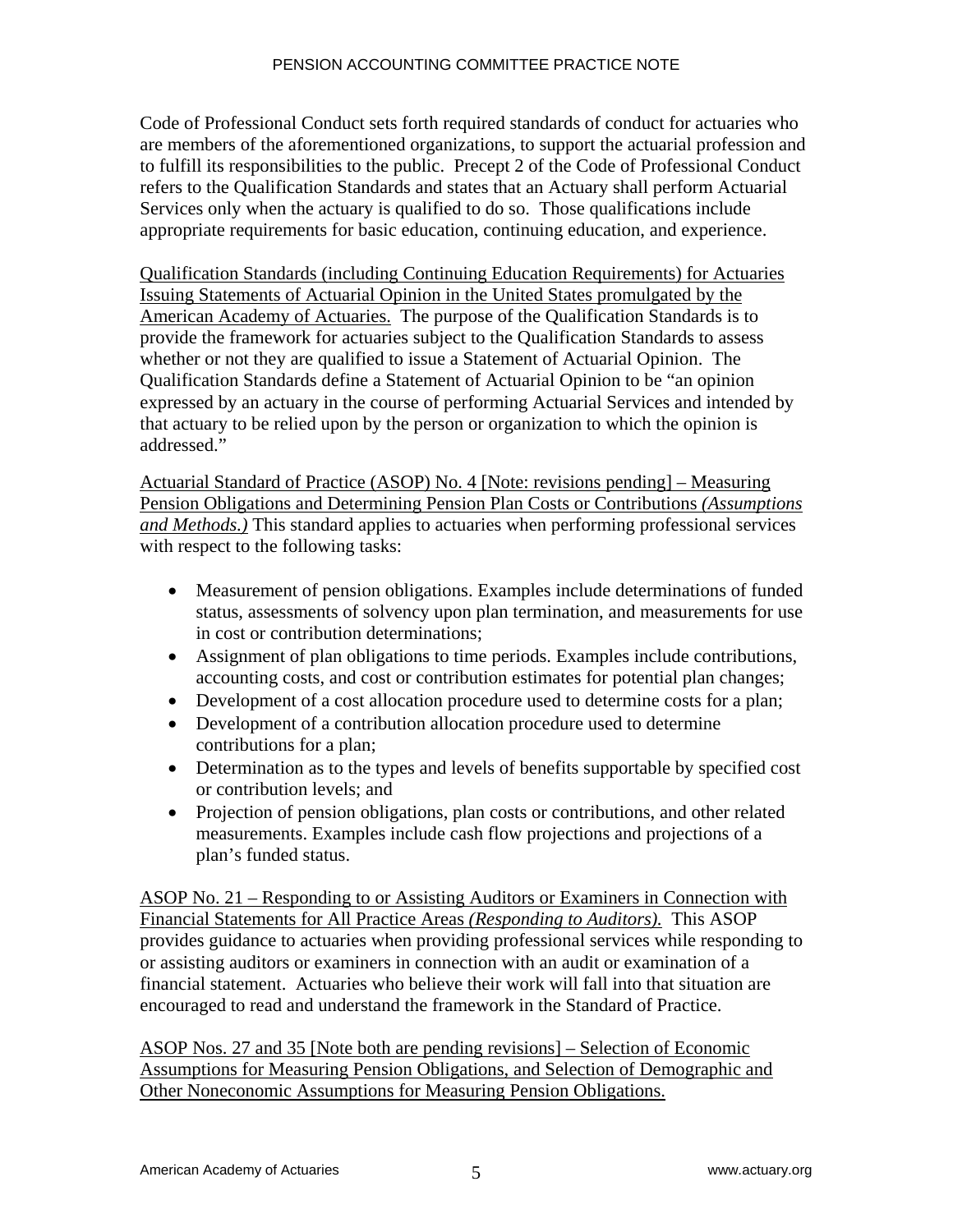ASOP No. 41 – Actuarial Communications. This standard provides guidance with respect to written, electronic, or oral communications. The standard sets forth the framework to communicate required disclosures; the scope of the work; the methods, assumptions, data, and other information to complete the work; and the development of the actuarial communication of the actuary's work product.

ASOP No. 6 [Note revision pending] – Measuring Retiree Group Benefit Obligations. This standard applies to actuaries when measuring any type of retiree group benefit obligation. Included in the scope of this standard are measurements made for the following purposes:

- Financial reporting, such as measurements made for purposes of compliance with Accounting Standards Codification Topic 715-60 (ASC 715-60). Note that ASC 715-60 was formerly referred to as Statement of Financial Accounting Standards No. 106 (SFAS No. 106);
- Cash-flow analyses;
- Plan funding, including the determination of participant contributions when such contributions are based on expected retiree group benefit costs;
- Cost projections, including those made in conjunction with establishing or modifying the plan's design; and
- Determinations of actuarial present values.

ASOP No. 44, Selection and Use of Asset Valuation Methods for Pension Valuations provides guidance to the actuary when performing professional services with respect to the following:

- Selection of an asset valuation method for purposes of a defined benefit pension plan actuarial valuation; and
- Appropriate disclosures regarding the asset valuation method used.

Each of the ASOPs related to pension and other postretirement benefit measurement issues (ASOPs 4, 6, 27, 35 and 44), indicate that any reference to selecting assumptions, selecting a cost allocation policy, or to modeling also includes giving advice on selecting assumptions, selecting a cost allocation policy, or modeling. For instance, the actuary may advise the plan sponsor on selecting assumptions for ASC 715-30 or 715-60 measurements, but the plan sponsor is ultimately responsible for selecting these assumptions. These standards apply to the actuarial advice given in such situations, within the constraints imposed by the relevant accounting standards.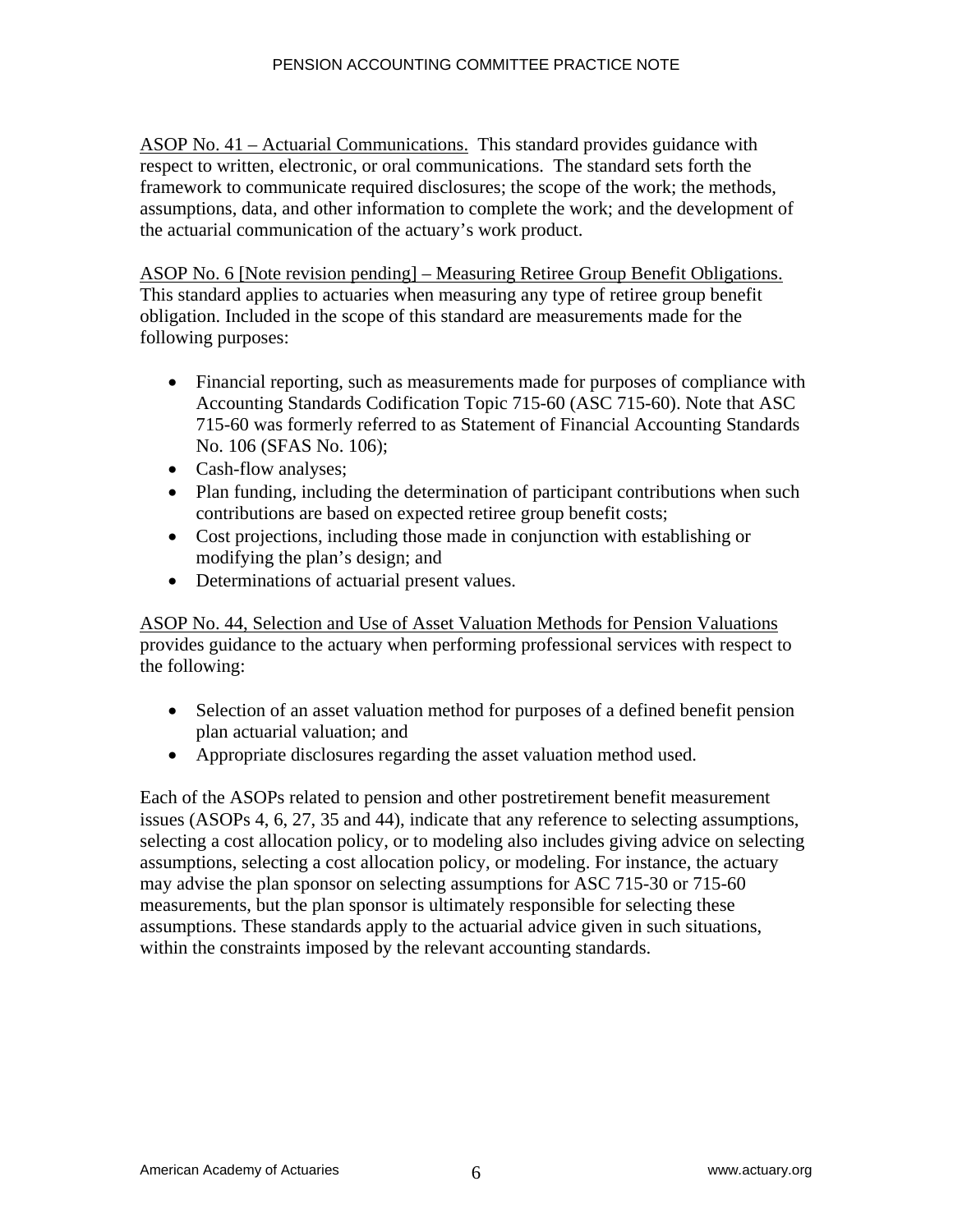# **How Responding and Reviewing Actuaries Can Understand Each Other**

## **Commonly Asked Questions**

*1. The process of completing a year-end Company audit involves a great deal of work in a short period of time. What information and analysis can be provided early in the course of the audit in order to ease this year-end time crunch?* 

The key to making the audit run smoothly is having a schedule in place with the Auditor, Company, and Responding Actuary that sets forth a clear framework for the process. Some of the items that will be considered may be provided early in the process so that procedures can be completed well in advance of the applicable filing date. Examples of those items include the following:

- Documentation of employment events or plan changes that occurred during the year (or since the prior measurement date) along with the details of any mid-year remeasurements;
- The process used to determine if a curtailment or settlement was triggered and the basis for that conclusion;
- Changes in plan population or pay practices; and
- The selection process for market- or current data-sensitive assumptions. For example, while the discount rate needs to reflect year-end economic conditions, an assessment of the process that will be used to determine that rate (e.g., yield curve, bond portfolio) can be performed prior to year-end. Similarly, the process in place to determine claims costs for an OPEB valuation can also be assessed.

The selection and documentation of other assumptions that are not based on current market conditions or an analysis of current data, including turnover rates, retirement rates, mortality, medical trend rates, and expected increases in retiree contributions may also be able to be completed prior to year-end.

An ongoing dialogue during the year between the Company and Auditor (with inclusion of the Responding Actuary and Reviewing Actuary as appropriate) regarding applicable issues may also help ensure that the Auditor is comfortable with any approach proposed to the Company by the Responding Actuary.

## *2. Responding Actuaries work directly with the Company to develop the information the Company will need for its year-end audit. Why do Auditors still send an audit confirmation letter to the Responding Actuary requesting the same information?*

An audit is a set of agreed upon procedures. The confirmation letters that are part of the audit would likely have gone through an internal review process to make sure that all the points are covered. While these letters may be redundant with regard to information already provided, they represent the auditor's expectation of the materials necessary to begin the audit. In many cases, the duplicative request for information is simply a timing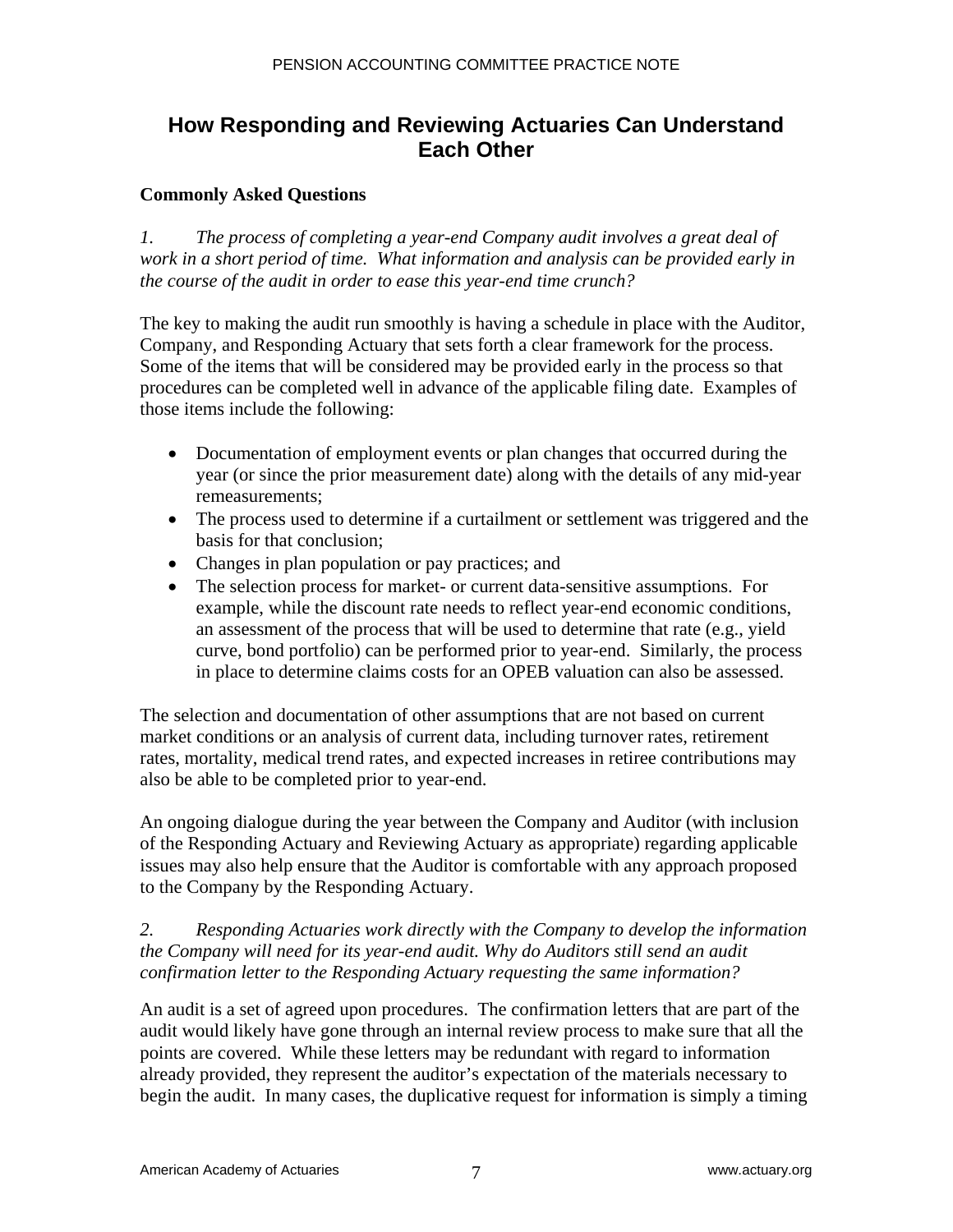issue; the confirmation letter is simply sent to the Responding Actuary after the information has already been provided to the Company. In other cases, the actuarial information requested of the Company may be different than that requested by the Responding Actuary. For example, the confirmation letter to the Responding Actuary often serves as the framework of describing what is needed. Key to the process is gathering the relevant information. To the extent that the data requested is duplicative, the Responding Actuary, Company and Auditor can work together to identify the information that has already been provided and the information that is outstanding.

In addition, an Auditor or Reviewing Actuary may also want to receive information directly from the Responding Actuary rather than the Company to ensure that there are proper controls around the information provided.

## *3. Many of the items in the confirmation letter aren't the responsibility of the Responding Actuary to answer and would be better answered by the Company or another service provider – why are they included?*

Investment policy is a good example of this. The request serves a couple of different purposes. First, requesting the same data from multiple sources provides corroboration of the information being provided. Second, requesting the information from the Responding Actuary (with the knowledge and approval of the Company that engaged the Responding Actuary) enables the Auditor to confirm what the Company and Responding Actuary have discussed to aid in providing the Responding Actuary with correct information on which to base the actuarial measurements.

## *4. Many of the answers to questions in the course of the audit seem really obvious. Why is this?*

Obvious is a subjective term. What is obvious to the Responding Actuary may not be obvious to an Auditor, peer reviewer, or PCAOB inspector. The literature may call for a specific method or process but there may be situations where the method is applied incorrectly or with a different variation than would be considered standard. The question is asked so that the Auditor can better understand, especially in cases where the answer may not be so straightforward, whether the method used is appropriate within the context of the guidance.

A good example of this situation is the method used to measure the benefit obligation which is required under the accounting standards to be the projected unit credit method. Since the method is prescribed, why is the Responding Actuary asked to identify it? In many cases, just saying "projected unit credit" without providing further details on the specifics of the calculation may not unambiguously identify the particular flavor of projected unit credit used or how benefits are attributed to periods of service. For example, complex or multiple formula plans, cash balance or other hybrid plans, or nonqualified plans often require significant interpretation of the term "projected unit credit." These interpretations – part of an employer's accounting policies – need to be properly documented so that the auditor can form an opinion as to their appropriateness.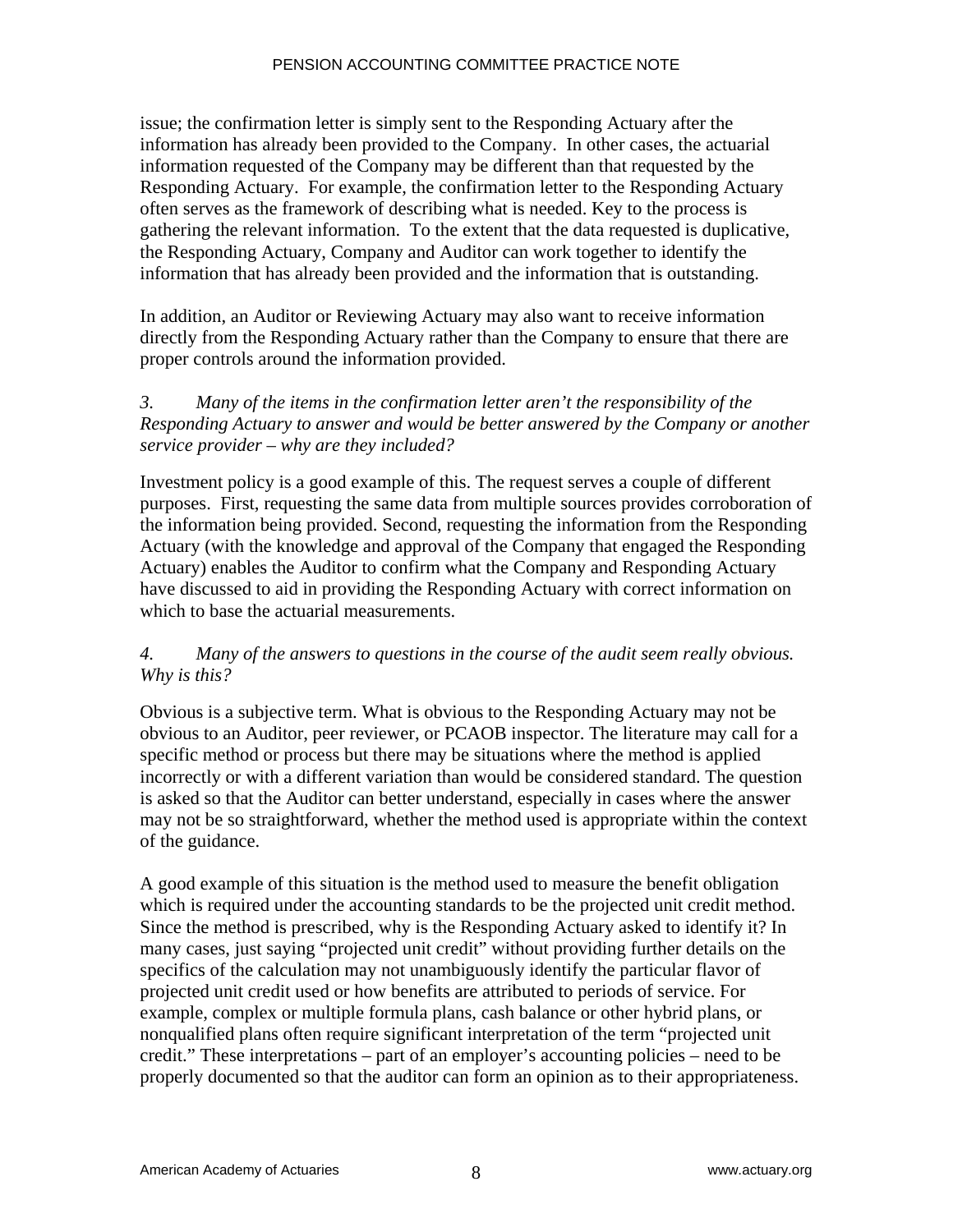And, in practical terms the Auditor needs to document the response, even if the Auditor (or Reviewing Actuary) is relatively confident of what the answer would be.

## *5. What do audit standards generally require for an actuarial report?*

Audit standards do not have specific requirements for the content of an actuarial report. The ASOPs do have requirements, however, and the expectation of the Reviewing Actuary is that the report will conform to those standards.

Some of the key items (albeit not all) that a Reviewing Actuary will look for include the following:

- Identification of the actuary responsible for the measurements;
- Acknowledgement of the purpose of measurements;
- Acknowledgement of the appropriateness of the work for the purpose intended;
- The qualifications of the actuary including relevant credentials and an acknowledgement of qualification;
- An affirmative statement regarding the validity of the results for the intended purpose;
- Any relationships to the Company that may need to be disclosed;
- Summary of data, assumptions, methods, and plan provisions used in developing the measurements; and
- Assessment of reasonableness of assumptions.

While it may not be possible to eliminate all possible questions that a Reviewing Actuary may raise, one approach to reduce the number of questions would be to discuss in the report any questions that the Responding Actuary raised while preparing the report and the resolution of those questions. For example, if the Responding Actuary raised a question regarding the sources of gain/loss while preparing the report, a brief commentary on those sources might address a similar question from the Reviewing Actuary.

## *6. What information does a Reviewing Actuary consider in assessing the demographic assumptions?*

No one answer covers every case. The Auditor will first want to identify the factors that the Company (and Responding Actuary) considered in selecting the assumptions as its "best estimate."

In some cases, actual experience is credible enough to periodically perform an experience study. In these situations, the Auditor would like to have a copy of the study report and be able to understand how the results of the study were reflected in the selection of the assumptions. In other cases, the Company may look to industry or national data to develop the assumption. Again, the Auditor is looking to identify which factors the Company considered.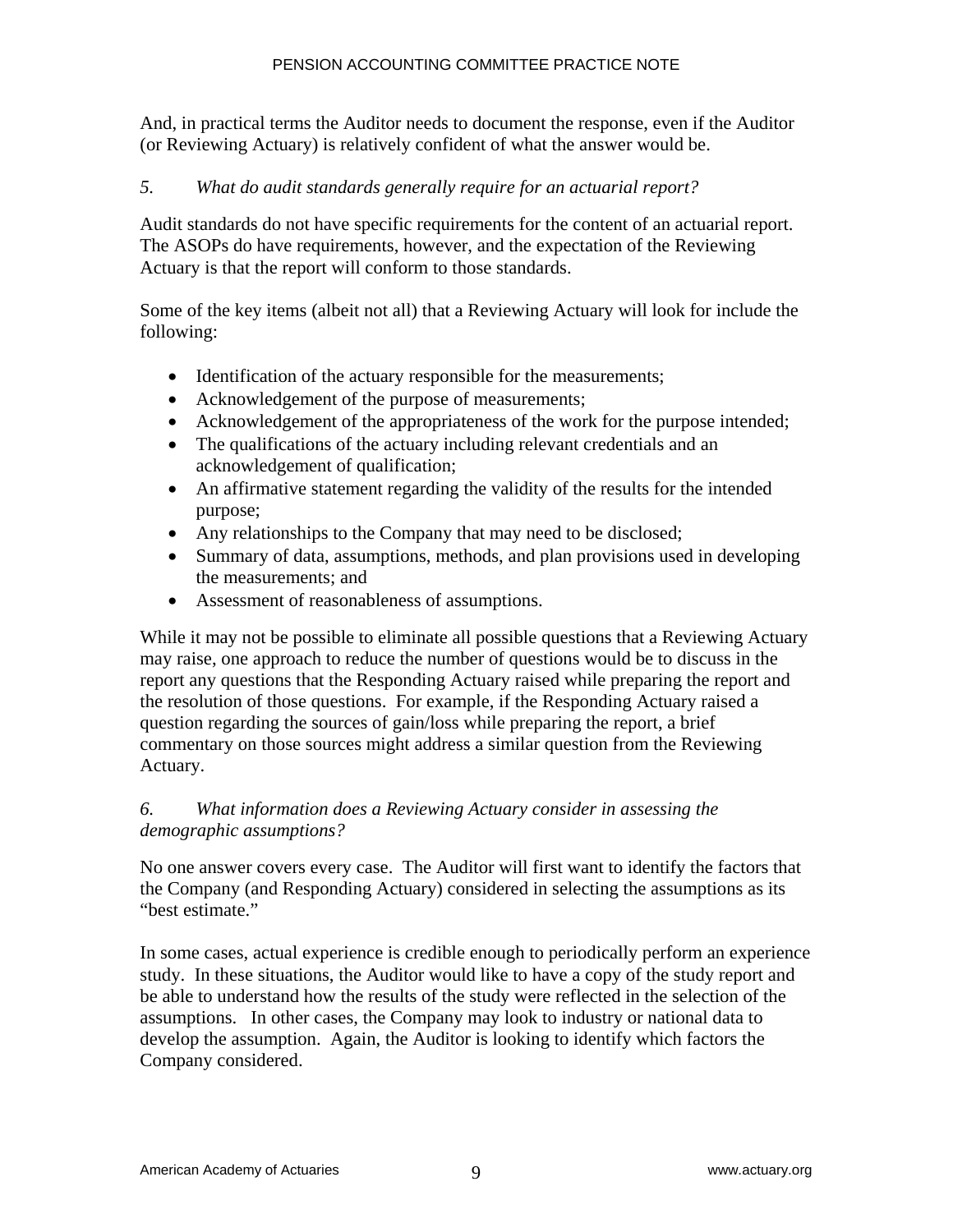In any case, when assumptions are changed, the Auditor will want to identify the information that was considered and understand why the new assumptions are now considered to be the best estimate.

## *7. What does the Reviewing Actuary usually do with the summary of plan provisions?*

As noted above, plan provisions are used by the Reviewing Actuary to understand the interplay between the plan provisions and assumptions. For example, in a plan that provides a heavily subsidized early retirement benefit yet assumes all employees retire at normal retirement age, the Company may be asked to support how not incorporating rates of retirement produces a representative actuarial liability.

This summary is also used by the audit team to see that the appropriate plan provisions have been reflected in the measurements.

## *8. What special information is usually required when a plan pays lump sums?*

For plans offering lump sum payments or other accelerated payouts, accounting standards specify that each of the significant assumptions "reflect the best estimate solely with respect to that individual assumption<sup>8</sup>." For a plan that pays lump sums, there may be assumptions about the proportion of the employees expected to take the lump sum option and the factors used to convert the pension annuity to a lump sum. The Reviewing Actuary may be asked to support or provide the underlying rationale for these assumptions.

## *9. What information does a Reviewing Actuary usually consider in assessing the mortality assumptions?*

No specific mortality tables are mandated but when the selected mortality assumption deviates from what the Auditors observe as common practice, they may ask the Reviewing Actuary or Responding Actuary for clear documentation of why the particular table selected provides a best estimate assumption. In certain cases, this documentation may include the quantification of the impact of using a different mortality table.

## *10. What does a Reviewing Actuary typically look for as support of the discount rate? Is more support required if a hypothetical bond portfolio or bond matching model is being used?*

The accounting standards and SEC guidance expect that the discount rate will:

- Reflect yields available on high-quality fixed income instruments;
- Reflect the plan population and plan provisions; and
- Be determined based on economic conditions as of the measurement date.

<u>.</u>

<sup>8</sup> Accounting standards codification ASC 715-30-35-42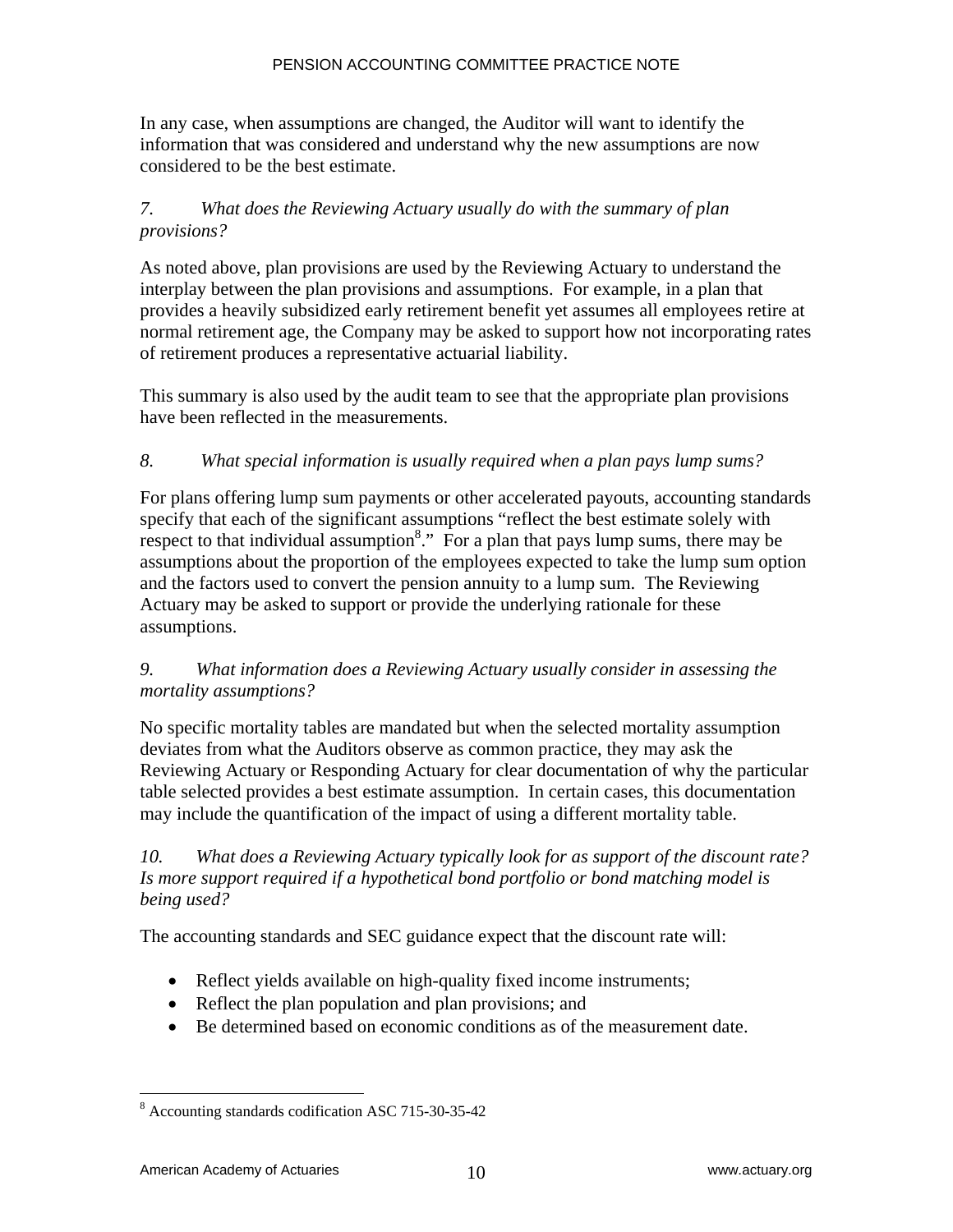While this accounting guidance provides some indication of the basis of the rate, alternative approaches/methods to support this rate are used in practice. Thus, the support needed for the discount rate for any given situation depends on the approach taken. For a yield curve, considerations include whether or not the curve is reflective of high quality bond yields, whether the application of the curve to the cash flows is appropriate, and whether the comparison of the pension benefit obligation to the discounted cash flows is reasonable. For an index, good documentation could be expected to include information illustrating why that particular index is appropriate for that population. If a hypothetical bond portfolio is used, the bond model and underlying bonds will both be reviewed. The individual bonds are likely to be more heavily scrutinized because of the very limited number of bonds typically used.

As time has passed, the level of sophistication in selecting a discount rate has increased as has the scrutiny of the rate selected. While Companies may have in the past used a relatively simplistic basis to select the discount rate (for example, based on an index or what other Companies were using), the widespread availability and ease of use of more complex tools has created an environment in which Companies choose to use those more refined tools – often at the individual plan level. The corporate environment has also evolved and the stakeholders of public Companies are more aware of the effect of this assumption, providing yet another level of scrutiny. As a result of these developments, it has become increasingly common for Auditors to request a detailed description of the method used to select the discount rate and the supporting analysis documenting the rationale for the discount rate selected.

In addition, if a Company has changed the procedure for estimating the discount rate, the Auditor and Reviewing Actuary may want to know how the new procedure improves the quality of the estimate or how changes in facts and circumstances have made the new procedure more appropriate.

## *11. What is the purpose of providing separate documentation supporting the discount rate for each of the Company's plans when some of them are really small and insignificant?*

ASC 715-30-55-170 states that: "Judgment shall be applied to determine what is significant for each pension plan (the unit of accounting) based on facts and circumstances." A similar standard applies for other postretirement benefit plans. Therefore, the expectation may be that the discount rate is supportable for each plan individually. To the extent there are deviations from that practice, the impact of using a different discount rate may be considered within the context of audit materiality. As discussed below, "materiality" is a very specific concept to an Auditor. Accordingly, rather than indicating that the impact is "immaterial," the Responding Actuary or Company is encouraged to provide the dollar impact of the change (or a ceiling on the impact) so that the Auditor can assess the financial impact.

In certain cases, several plans may have similar demographics and the same discount rate may be supportable for each. The Reviewing Actuary may ask the Responding Actuary to provide documentation or reasoning to the Company that supports their conclusion that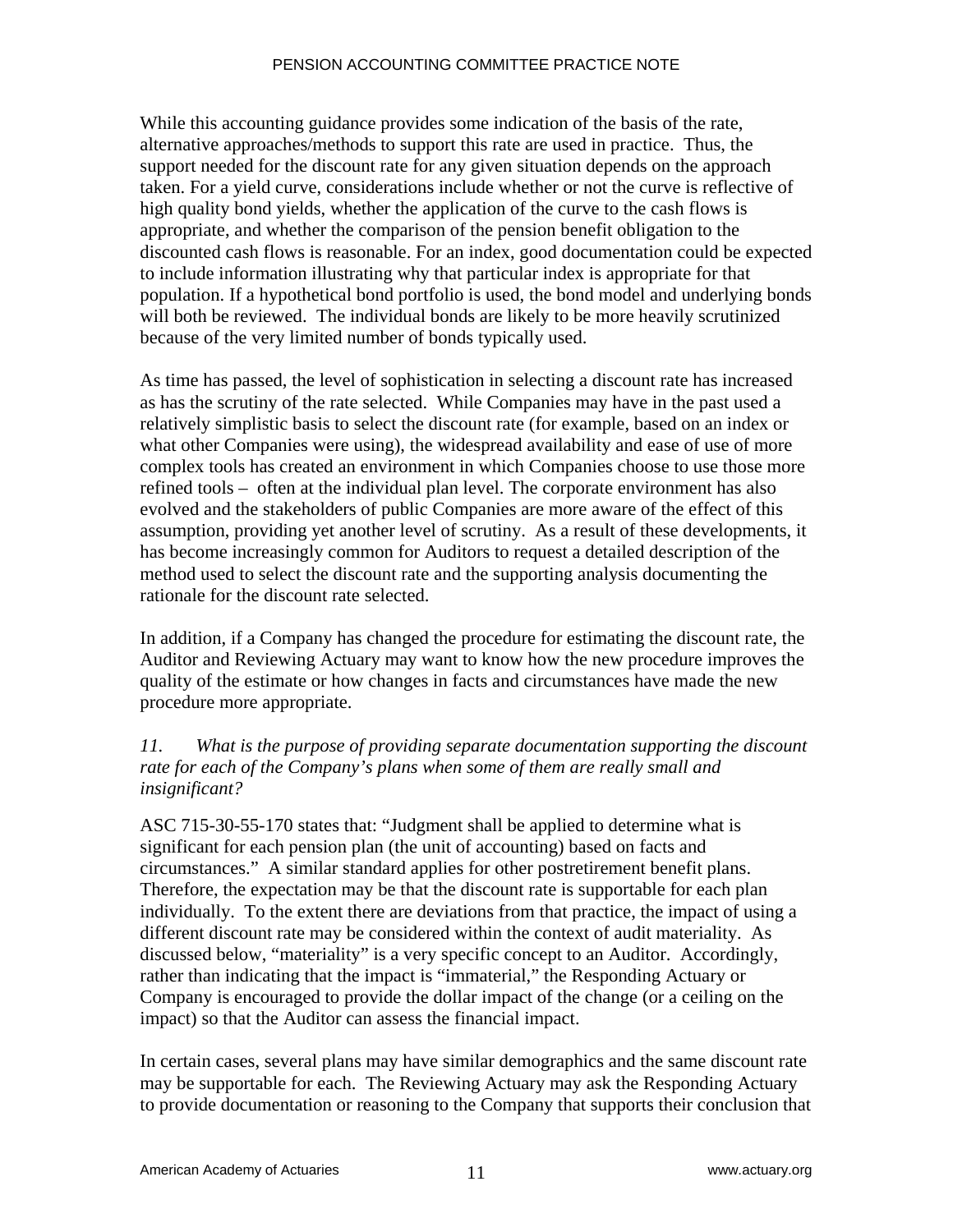two plans have demographics that are sufficiently similar that the same discount rate may be used. In other cases, the Company may elect to use one discount rate for all plans perhaps based on the largest plan. This approach may be permissible, but not without a valid basis and articulation of the reasons as to why this is the case. The more the Responding Actuary can do to provide solid support for each of the plans, the easier the discussion will be. The Reviewing Actuary will likely want to receive additional information that may include the relevant facts and circumstances on which the conclusion was made, and whether the same rate was supportable for each plan. Such information would need to be based on conditions as of the measurement date.

## *12. What documentation can be provided that supports the long term rate of return on plan assets?*

The Auditor first wants to know the Company's process (including the factors considered) in selecting a particular rate as its best estimate. The Auditor may also ask the Responding Actuary to discuss the factors considered in the Responding Actuary's assessment of the rate.

As discussed in accounting standards, the expected long term rate of return on plan assets is the expected return on those assets currently invested – over the lifetime of those assets. Accordingly, the rate has a long term perspective.

Further, the accounting standards and SEC guidance require that the Company provide a narrative discussing the development of this assumption. While a Company may consider surveys in their selection process, the other Companies included in such surveys may not have the same investment strategy or philosophy as the Company being audited. Accordingly, simply referencing survey information without adapting that information to the Company's specifics is not as helpful as providing a more robust discussion.

## *13. Is the long term rate of return on assets being reviewed for the current year expense, the following year expense, or both?*

The year-end disclosure shows the expense determination for the year just ended, so the assumption is reviewed for the year that just ended. Practically speaking, the Company is also planning for the next fiscal year and the assumption would likely need to be used in the development of the pension expense for that year. As a result, a review of the rate for the coming fiscal year may also be desired as well. This review is particularly important when there is an anticipated change in the assumption.

## *14. How does a Reviewing Actuary evaluate significant events?*

The Company, not the Auditor (or Reviewing Actuary), is responsible for assessing any particular event to determine whether or not it is significant. Based on that analysis, the Auditor then assesses and audits the policies and procedures used in the determination of whether the event was significant and the consistent application of these policies and procedures to future events. For example, in determining whether a curtailment has occurred, the common measure is a significant reduction in headcount or future years of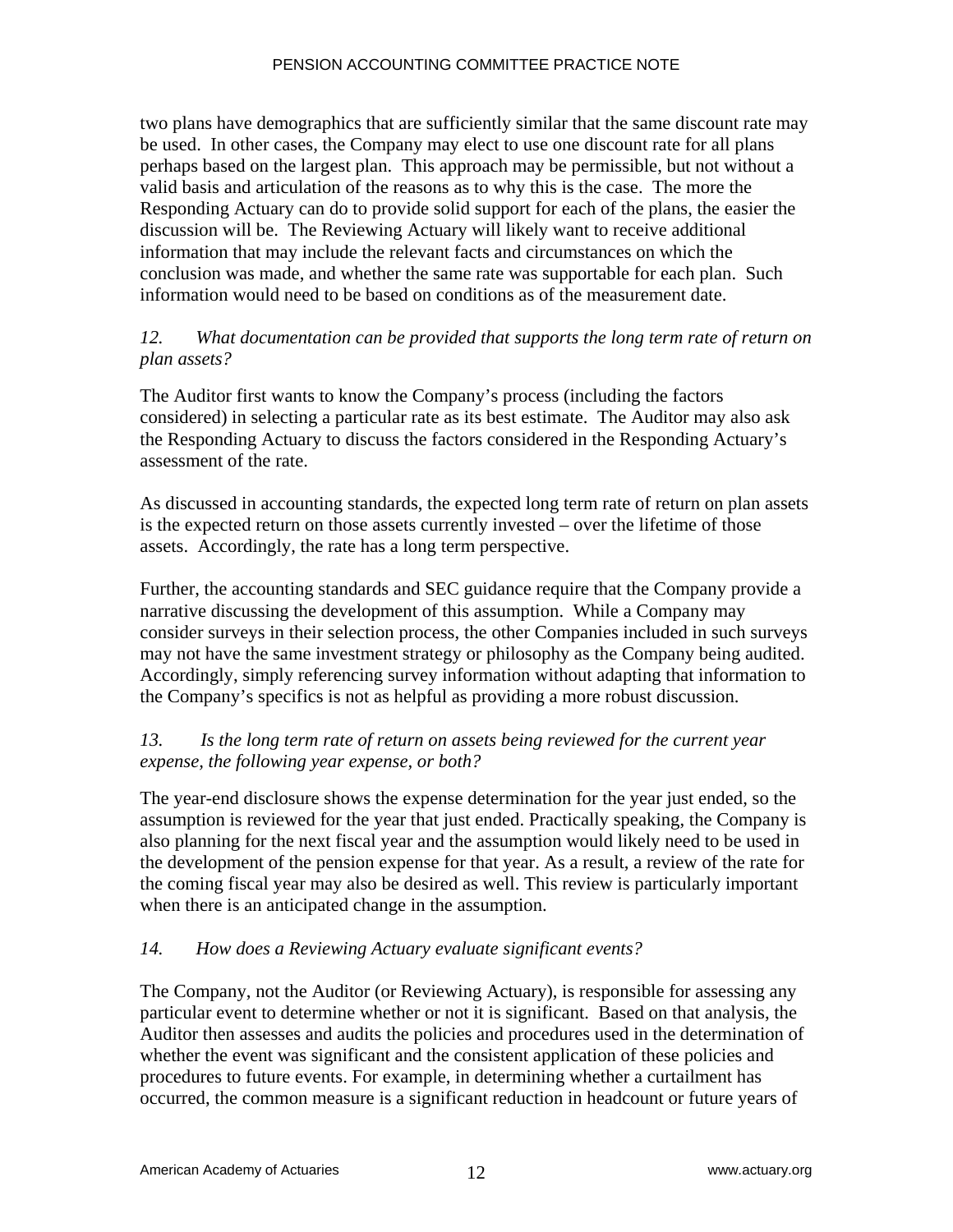service – but the employer ultimately decides what level of reduction is significant. In addition to curtailments, the Company may also need to evaluate events such as plan amendments, settlements, and plan mergers or spin-offs. Discussing these types of events with the Auditor to gain acceptance of the accounting treatment at the time they occur instead of reviewing them at year-end can help avoid unnecessary surprises.

Given the subjective nature of determining significance, one of the challenges is how to actually measure it. Is it just the change in the benefit obligation? How much extra the Company would have to book due to the event? Or, how much expense would change following the remeasurement? With no specific guidance in the literature, the role of the Reviewing Actuary is to assist the Auditor in understanding the Company's process and policy in place to evaluate the event and then determine whether the Company has followed its stated policy.

The materiality of a significant event will ultimately depend on the particular situation but will be considered both in relation to the plan and the financial statements of the Company. While erring on the side of being conservative may be considered by a Company, treating a particular event as significant may set a precedent for the future.

## *15. What process is used by the Reviewing Actuary to evaluate trend rates?*

As discussed above, the Reviewing Actuary first works with the Auditor to learn the basis for the assumption – how trends were selected and what factors were considered in the selection process. Companies can help facilitate this review by having a welldocumented selection process. Like other actuarial assumptions, the trend rate is intended to be a best estimate and the Auditor will seek to know how the Company concluded that these trend rates were the best estimate of future trend.

#### *16. What information is necessary to support the initial claims cost?*

This parameter is the starting point for the application of trend to develop future claims. As discussed in ASOP No. 6, initial claims may be based on a manual rate or on Company experience or a blend of the two. The Reviewing Actuary is striving to identify the process followed, including whether there were adjustments for large claims. Accordingly, an actuarial report that provides some detail regarding the development of the initial claims is more helpful than one that simply presents the initial claims amounts.

As with any change, if the approach to developing the initial claims is modified, the Reviewing Actuary and Auditor will look at the drivers of the change and in particular the current circumstances leading to the change.

## *17. What other factors are considered in assessing the appropriateness of assumptions for an OPEB plan?*

Key to assumptions in OPEB plans is the underlying question of the credibility of the block of experience in the plan. For many Companies, plan experience may not be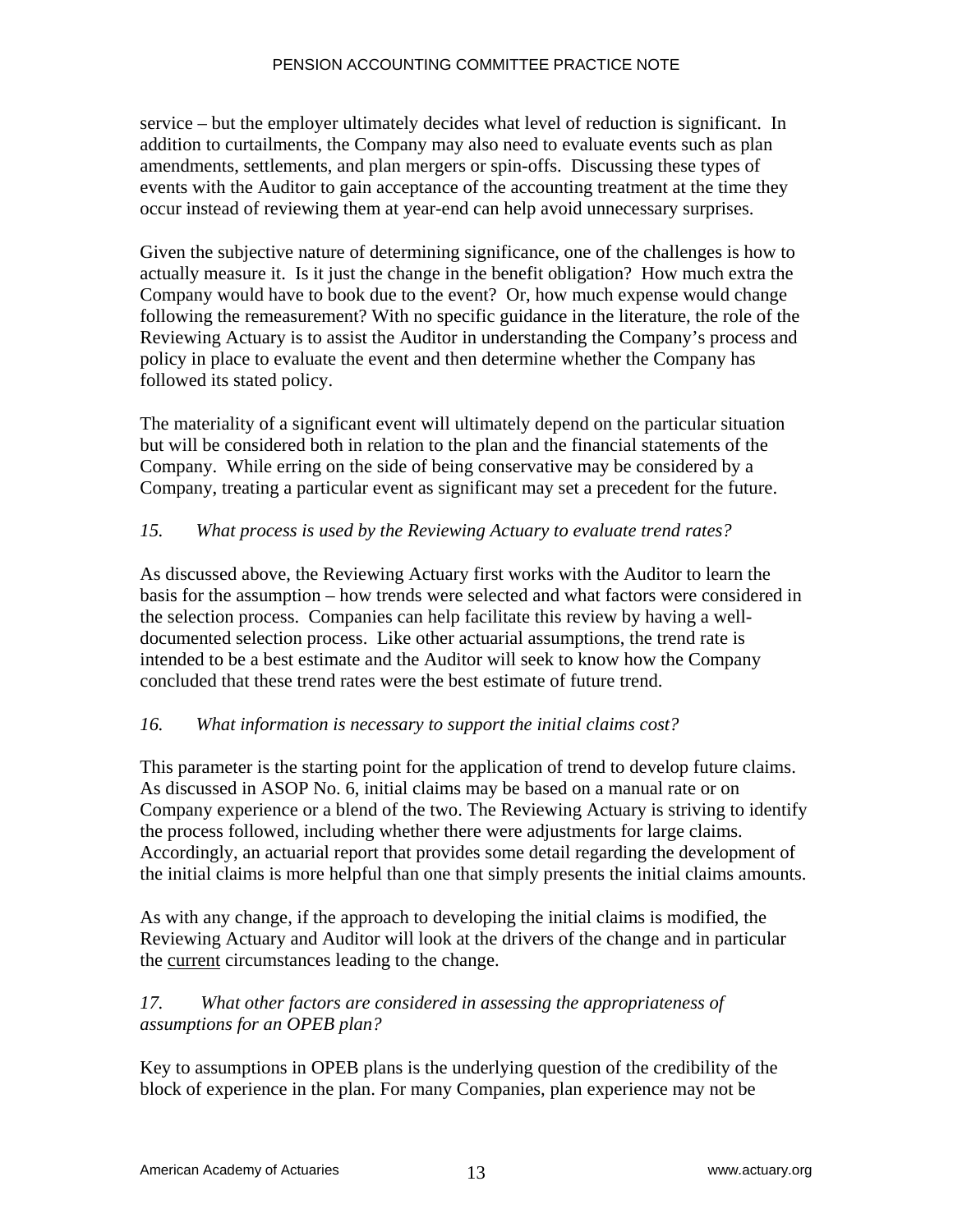sufficiently credible and actuaries will rely on other data sources such as national surveys to develop assumptions. At other times, pre- and post-Medicare retiree experience may be blended, or active experience may be blended with retiree experience to develop a more credible data set. The Reviewing Actuary will want supporting documentation to ensure that the ultimate claims cost and age-related morbidity factors developed effectively reflect retiree-only rates that are appropriate for an OPEB measurement. This particular concern is frequently raised when considering early retirees who pay the same rate as actives (which may imply a "hidden" subsidy being paid by the employer).

## *18. In an instance where a Company has both an OPEB Plan and Pension Plan, should there be consistency in assumptions used for each plan?*

On the surface and to the extent the plans cover a similar participant group, the expectation is that the assumption sets would be the same. In some circumstances, however, the characteristics of each plan may support differences in assumptions and documentation of those situations is helpful. For example, it may be appropriate for a pension plan with actuarially equivalent early retirement benefits to assume a single retirement age. On the other hand, for an OPEB plan with employer-provided early retirement benefits, the absence of early retirement rates may result in an understatement of the benefit obligation. Another example often seen in practice is the marriage assumption. While there may not be actual differences between the pension and OPEB plan assumptions, the disclosure of the assumption in the OPEB plan often incorporates both the percent married and election percentage in a single assumption. In this situation, a clarifying question may be required from the Reviewing Actuary to determine consistency. For example, the marriage assumption in an OPEB report may indicate 40% when in fact the percent assumed to be married is 80% (consistent with the pension report) and the anticipated election percent is 50%.

## *19. What information would be appropriate to evaluate settlements and curtailments? Are the detailed calculations and support for assumptions as of the remeasurement date required?*

The goal of the supporting documentation is to provide the Auditor evidence that the onetime charge or credit to the income statement is appropriate. To reach that conclusion, review of the actual calculation documenting the determination of the charge or credit may be warranted. The amount of information needed will sometimes vary based on facts and circumstances. To the extent that the event has more significant repercussions for the Company's financial results, more supporting information may be requested.

*20. Can remeasurements be reviewed during the year so that Companies can avoid year-end surprises? What information is required to be reviewed and how/when can it be provided to the Auditor?* 

Remeasurements are most likely reported in a quarterly financial statement. The Company would ordinarily be talking with the Auditor throughout the course of the year,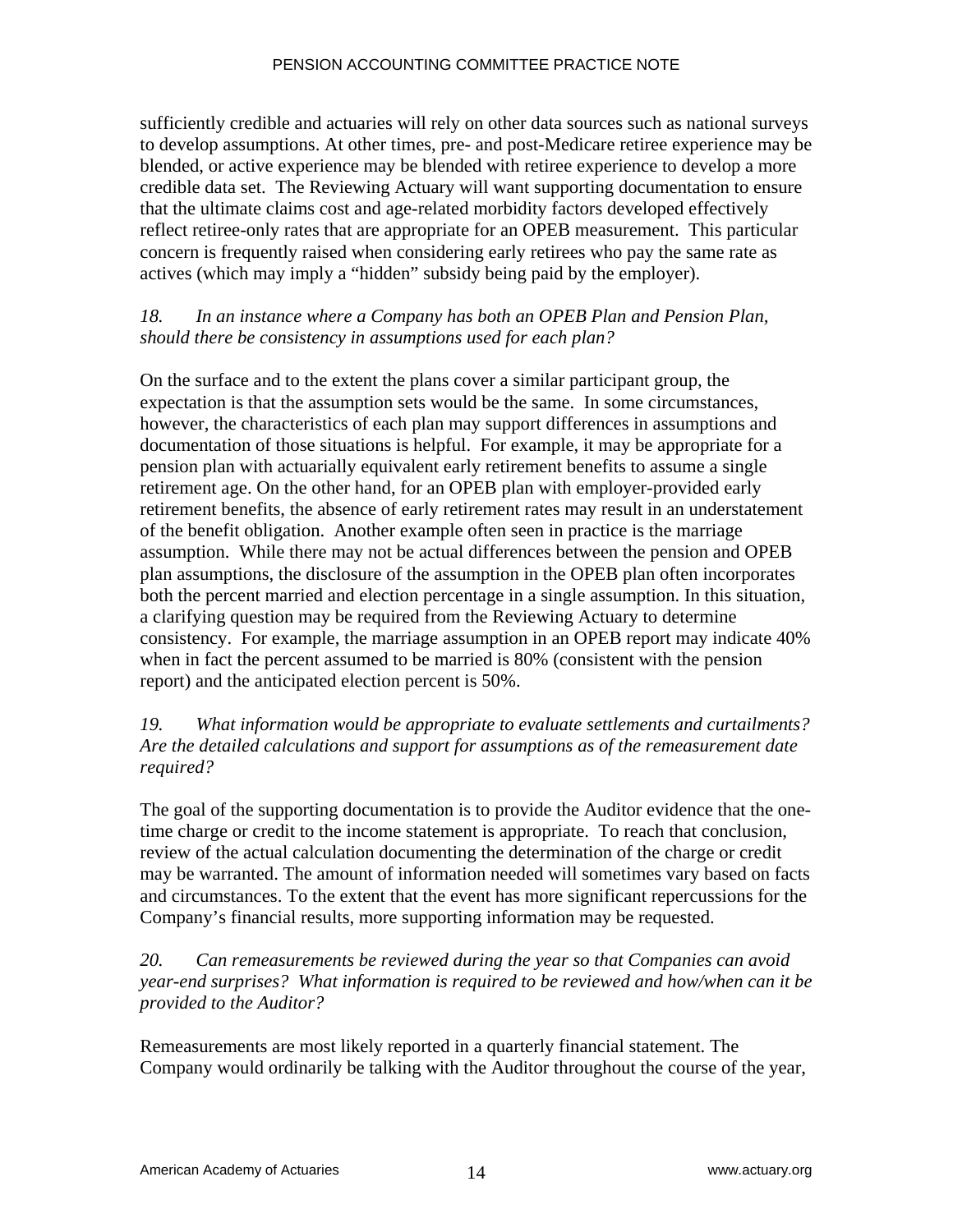and the same information required for a year-end review would typically be required for a review of an interim remeasurement.

An ongoing dialogue between the Company and Auditor (with inclusion of the Responding Actuary and Reviewing Actuary as appropriate) regarding any non-standard approaches is advisable to ensure that the Auditor is comfortable with any approach proposed by the Company (or proposed to the Company by the Responding Actuary).

## *21. Do all measurements have to be performed as of the measurement date?*

The short answer is "yes." ASC 715-30-35-62 provides that "the measurement of plan assets and benefit obligations required by this Subtopic shall be as of the date of the employer's fiscal year-end statement of financial position" with exceptions noted. Similar requirements also apply to other postretirement benefit plans. While pension and OPEB measurements are expected to be as of a particular date, it is not necessary that all procedures be performed after that date. As with other financial statement items requiring estimates, much of the information can be prepared as of an earlier date and projected forward to account for subsequent events ( for example, employee service). Adjusting the calculation relies on the Responding Actuary using skills and expertise to reflect all of the information that is known in order to adjust the calculations. Inherent in the process of adjusting the information, one has to make best estimate assumptions to appropriately reflect the changes occurring over time. When considering a roll-forward, it is important to keep in mind that while the assumptions used in the broader calculations are long-term, the roll-forward period assumptions will be expected to reflect the shortterm environment. Thus, the Responding Actuary will likely seek information supporting the assumptions used in the roll-forward as well. This support will generally be based on communications between the Responding Actuary and the Company so that the Company can identify trends over the past year (including, for example, how pay increases have performed compared to expected or differences in turnover from expected— even if not resulting in a curtailment) to be satisfied that the data being used is as close as possible to what it would be if it were actually collected as of the measurement date.

## *22. In a roll-forward year, is additional documentation on how this roll forward was calculated required?*

Yes, the Reviewing Actuary will want to know how the roll forward was performed and what adjustments (if any) were made. At times, this roll forward is relatively straightforward and little additional information will be needed. In other cases, the Reviewing Actuary may ask for additional information and detail.

## *23. What does materiality mean?*

Actuaries, and some Company personnel, often use the term "material" loosely. For an Auditor, however, "materiality" is a very specific concept. Auditors determine what is or is not material by looking at many items in different contexts; it is not simply a concept of significant digits but rather involves an accumulation of differences and may cross over many years. This accumulation and cross-over creates a situation that sometimes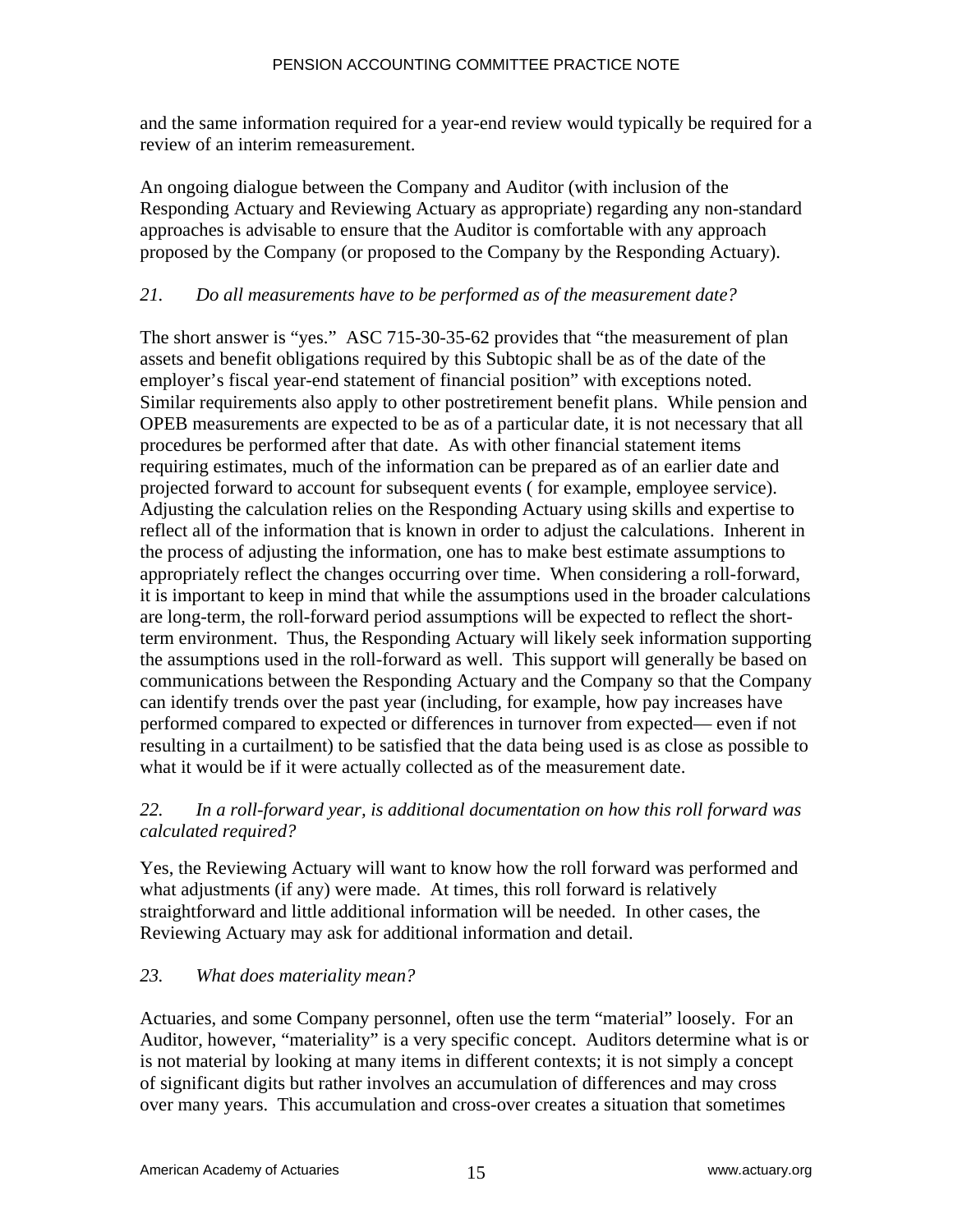results in seemingly small numbers being identified as material for financial statement purposes. As a result, much time is spent reviewing the sources of what could be material differences when a possible issue arises.

Actuarial reports often state items "considered" but identified as having no material impact on results. From an Auditor perspective, it would be more helpful for the Responding Actuary to quantify (perhaps with an upper bound) the effect of the issue.

## *24. What may be considered to be "clearly trivial"?*

As with materiality, no clear cut definition for "clearly trivial" exists, but the "clearly trivial" threshold is much lower than the materiality threshold. The consequences of crossing the "clearly trivial" threshold are less severe in that the disclosure is noted as a passed adjustment to the audit committee and an indication that there is a disagreement with management regarding certain items in the financial statements. Because of increasing scrutiny and oversight, management is often uncomfortable acknowledging disagreements with the Auditor and resolves these items before the financial statements are finalized.

As with materiality, in order for the Auditor to evaluate whether an item is "clearly trivial," the difference needs to be quantified. This quantification allows the Auditor to accumulate these adjustments across the entire audit engagement to determine the point at which the adjustments may become relevant in the aggregate.

#### *25. What about the concept of preferability?*

This concept is also defined in the Auditor's domain. When a company wishes to change from one acceptable accounting method to a different acceptable accounting method, the auditor must agree that the new method is "preferable" to the old one. Preferability involves comparing different but otherwise acceptable approaches and identifying any approach as having an advantage over other approaches that are available in the context of the Company's particular facts and circumstances. A common example seen in practice is the method of amortizing actuarial gains and losses. In most situations, faster amortization of gains and losses would be considered "preferable" to slower amortization.

While the Auditor will ultimately determine whether the elected method is preferable, some considerations may be as follows:

• What effect will changing an approach have on the income statement or the balance sheet?

• Does the approach move the reporting towards or away from marking to market?

*26. Responding Actuaries may present an idea to a Company that the Auditor indicates would be a change in accounting method –what does this mean?*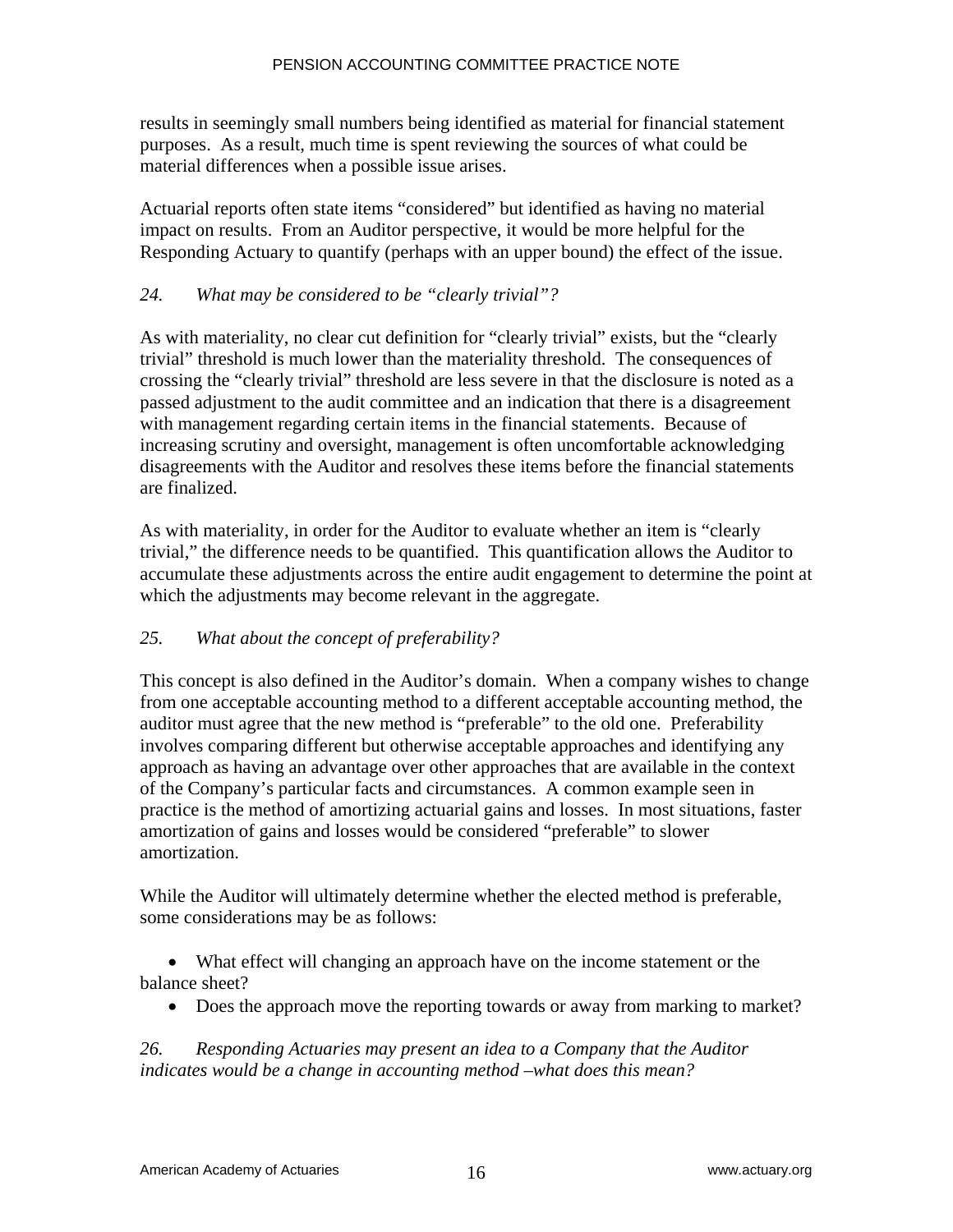If a Company changes an accounting process and the Auditor determines that change in process to be a change in accounting principle, the Company is required to disclose what the differences in the financial reporting would have been if the new method had been used since the inception of reporting. Clearly, completing this task on an exact basis requires significant time and effort. While the Auditor's first inclination may be to follow "the letter of the law," the Auditor may be open to discussing approximations or estimates (sometimes referred to as "computational shortcuts" in the accounting standards) as a possibility. In any case, it is important to have a dialogue with the Auditor so that all parties agree that the financial statements are providing appropriate information.

The recommended course of action when a Responding Actuary proposes any change to an accounting process is to involve the Auditor early to evaluate whether the change will be considered a change in accounting principle or simply a change in process or estimate.

## *27. What is an "error in previously issued financial statements"?*

The accounting standards codification defines this term as, "An error in recognition, measurement, presentation, or disclosure in financial statements resulting from mathematical mistakes, mistakes in the application of generally accepted accounting principles (GAAP), or oversight or misuse of facts that existed at the time the financial statements were prepared."<sup>9</sup>

A non-standard, though acceptable, approach or estimate is not an error in previously issued financial statements (of course, a non-standard approach may also warrant a deeper level of review). The use of the term "error" does not necessarily imply that the actuary made a mistake or did not comply with professional standards—the actuary may have followed the company's instructions perfectly but the instructions or data provided were inappropriate or insufficient.

Examples of errors in financial statements include issuing financial statements that are based on significantly incomplete or inaccurate census data or which otherwise do not reflect all relevant information that was known (or knowable) to the Company as of the measurement date.

In the case of a potential error in previously issued financial statements, the Auditor may ask questions such as:

- What was done this year and how was it done in the past?
- How long has it been done this way?
- What is the quantification of the difference?

If such an accounting error is identified and is determined by the Company or Auditor to be material, the Company's financials for the affected periods may need to be restated. Doing so could involve a significant amount of work and could negatively affect how the

 $\overline{a}$ 

<sup>9</sup> ASC 250-10-20